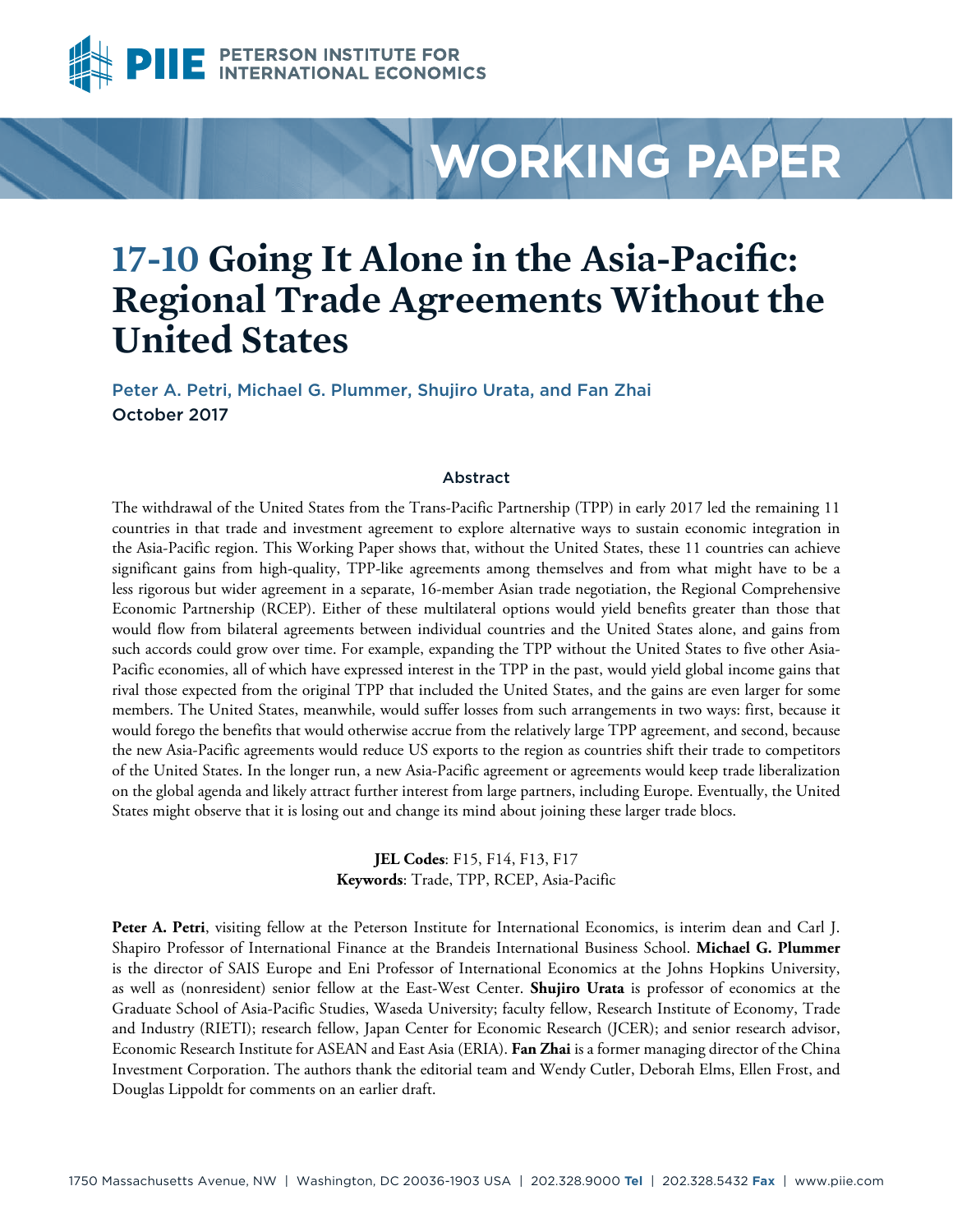#### **INTRODUCTION**

The withdrawal of the United States from the Trans-Pacific Partnership (TPP)<sup>1</sup> dramatically disrupted the longstanding trade agenda of the Asia-Pacific. The region's governments have pursued trade and investment liberalization strategies for at least a quarter century, and many recently participated in both the TPP and Regional Comprehensive Economic Partnership (RCEP) negotiations.2 Given the withdrawal of the United States, should the remaining members still move forward with the TPP? Should they seek instead bilateral agreements that the United States still seems interested in concluding? Or should the region simply focus on RCEP?

This Working Paper explores the choices facing Asia-Pacific governments from economic and political economy perspectives. The economic analysis presented here confirms that US withdrawal has been costly not only for the United States but also for its Asia-Pacific partners. But in addition, it shows that significant gains are possible from less rigorous but wide-membership trade agreements such as RCEP, and from high-quality trade agreements such as the TPP without the United States. As Schott (2017) noted, "bigger is better" with respect to Asia-Pacific trade agreements, but this analysis also shows that "better is bigger" in the sense that higher-quality agreements generate larger benefits. As explained below, these results are supported by simulation studies similar to those we conducted earlier for the TPP including the United States (Petri and Plummer 2016; Petri, Plummer, and Zhai 2012).

From a geopolitical perspective, new Asia-Pacific agreements would increase the leverage of individual countries against bilateral pressures and help to keep trade liberalization on the global agenda. In time, these agreements would likely attract other partners. For example, if an 11-member TPP agreement later admitted the five Asia-Pacific economies that have expressed interest in the TPP in the past<sup>3</sup> (thus creating a TPP16), the total gains would rival those from the original agreement with the United States. Benefits could be further amplified if China, Europe, and/or the United States sought membership in the future. New agreements would also give members expanded influence over global rules.

The withdrawal of the United States in some ways undermines but in others strengthens the rationale for Asia-Pacific regional integration. Since the region's economies have similar comparative advantages, improved access to the US market has long been a powerful incentive for concerted regional liberalization. Without the United States, regional negotiations have to manage competition among China, Southeast Asia, and India with overlapping fields of comparative advantage. But the technological capabilities and global reach of Asia-Pacific economies are growing rapidly, and the region has become central to global production systems. Meanwhile, the share of the United States in the exports of TPP11 countries has dropped from 40 to 35 percent over the

<sup>1.</sup> The 12 countries signing the TPP agreement in February 2016 were Australia, Brunei Darussalam, Canada, Chile, Japan, Malaysia, Mexico, New Zealand, Peru, Singapore, the United States, and Vietnam.

<sup>2.</sup> Sixteen Asian economies are members of RCEP: Australia, Brunei, Cambodia, China, India, Indonesia, Japan, Korea, Laos, Malaysia, Myanmar, New Zealand, the Philippines, Singapore, Thailand, and Vietnam.

<sup>3.</sup> They are Indonesia, Korea, the Philippines, Taiwan, and Thailand.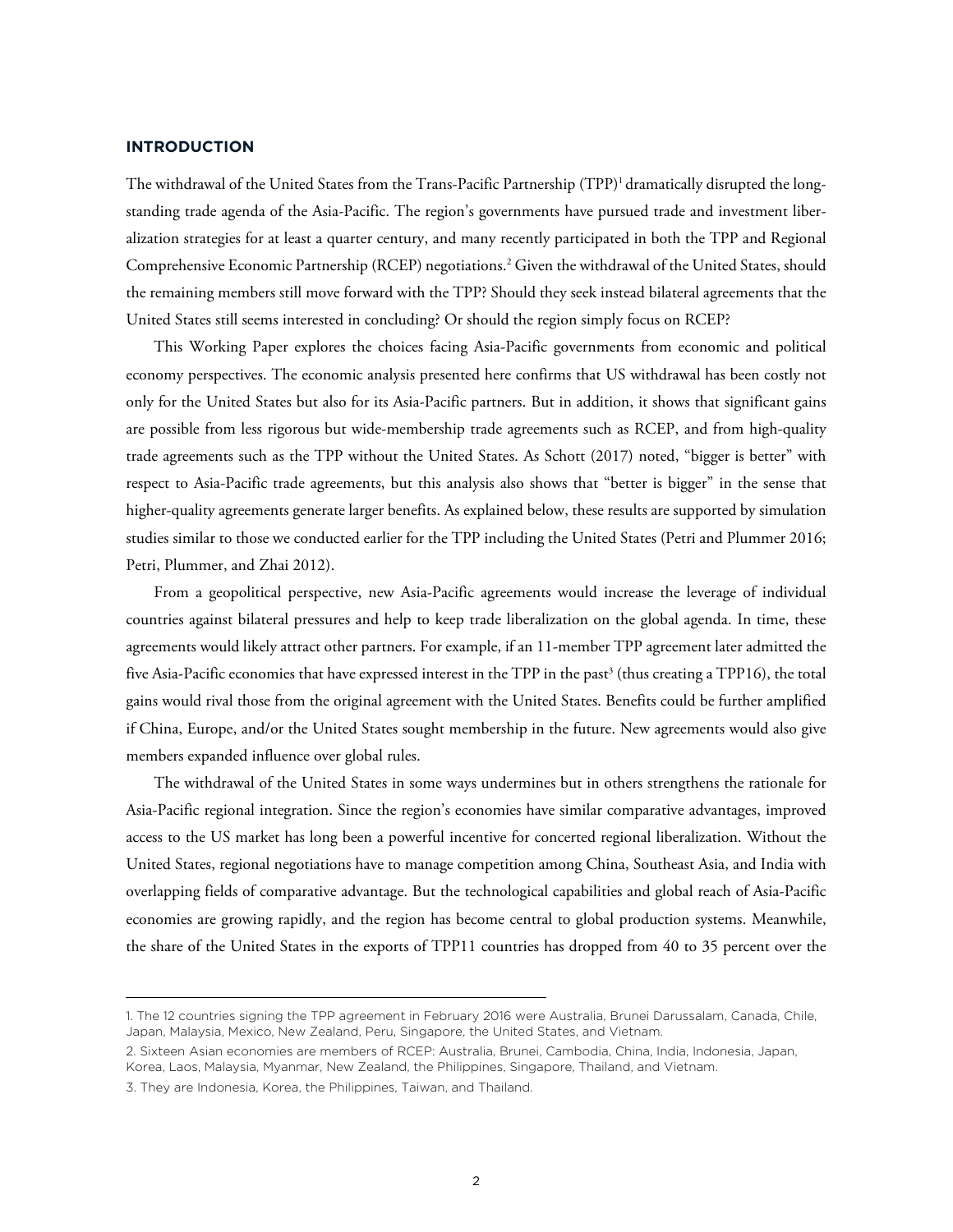last two decades. The region has a growing stake in the world trading system and its integration can enhance its global influence.

These arguments suggest an active, multitrack strategy to sustain economic integration in the Asia-Pacific, encompassing both wide-membership and high-quality agreements. Each has its political rationale, and the RCEP and TPP tracks might converge over time to create a regional system with high-quality rules among more advanced members and initially lower-quality rules among less advanced ones. Steps on this path will yield both economic benefits and stronger negotiating positions for members vis-à-vis global partners such as the United States.

#### **OPTIONS FOR THE ASIA-PACIFIC**

Historically, the United States offered not only economic benefits but also leadership for Asia-Pacific integration. It had long supported regional economic integration by building transpacific institutions such as the Pacific Economic Cooperation Council (1980), the Asia-Pacific Economic Cooperation (1989) forum, and the Enterprise for ASEAN Initiative (2002). It signed bilateral trade agreements with Australia, Canada, Chile, Colombia, Mexico, Peru, Singapore, and South Korea. Most recently, President Barack Obama's "Asian pivot" envisioned deepening these ties through the high-standard TPP agreement with 11 Asia-Pacific partners. Without this external driver, the region will need to build a new, internal case for cooperation.

#### 1. No New Regional Trade Agreements

Such new arguments may not be marshalled quickly enough and regional cooperation could move slowly or stall. Although the role of the United States in the region has been declining, it remains a key market and complements Asia-Pacific comparative advantages; without the United States, Asia-Pacific groupings are dominated by mostly competitive economies. This is one reason why concerted liberalization within Asia is so difficult. The best results so far have been achieved in the ASEAN Economic Community (2015), based on strong political motives. China-Japan-Korea cooperation produced an investment agreement signed in 2012 and led to the start of negotiations on a trilateral free-trade agreement (FTA) in 2013, but there has not been much progress since. The RCEP negotiations also began in 2013 after decades of discussions, and even that step has been attributed to pressure from the TPP.<sup>4</sup> Inertia is high.

The specific modeling assumptions used to conduct simulations are summarized in the next section. The "no new regional trade agreements" scenario is used as the baseline solution of this study, that is, as the businessas-usual growth path to which other results are compared. To be sure, this baseline does project some growth in regional interdependence due to market forces.<sup>5</sup>

<sup>4.</sup> See, for example, Damuri (2016).

<sup>5.</sup> Remaining liberalization of barriers in FTAs still being implemented is included in the baseline.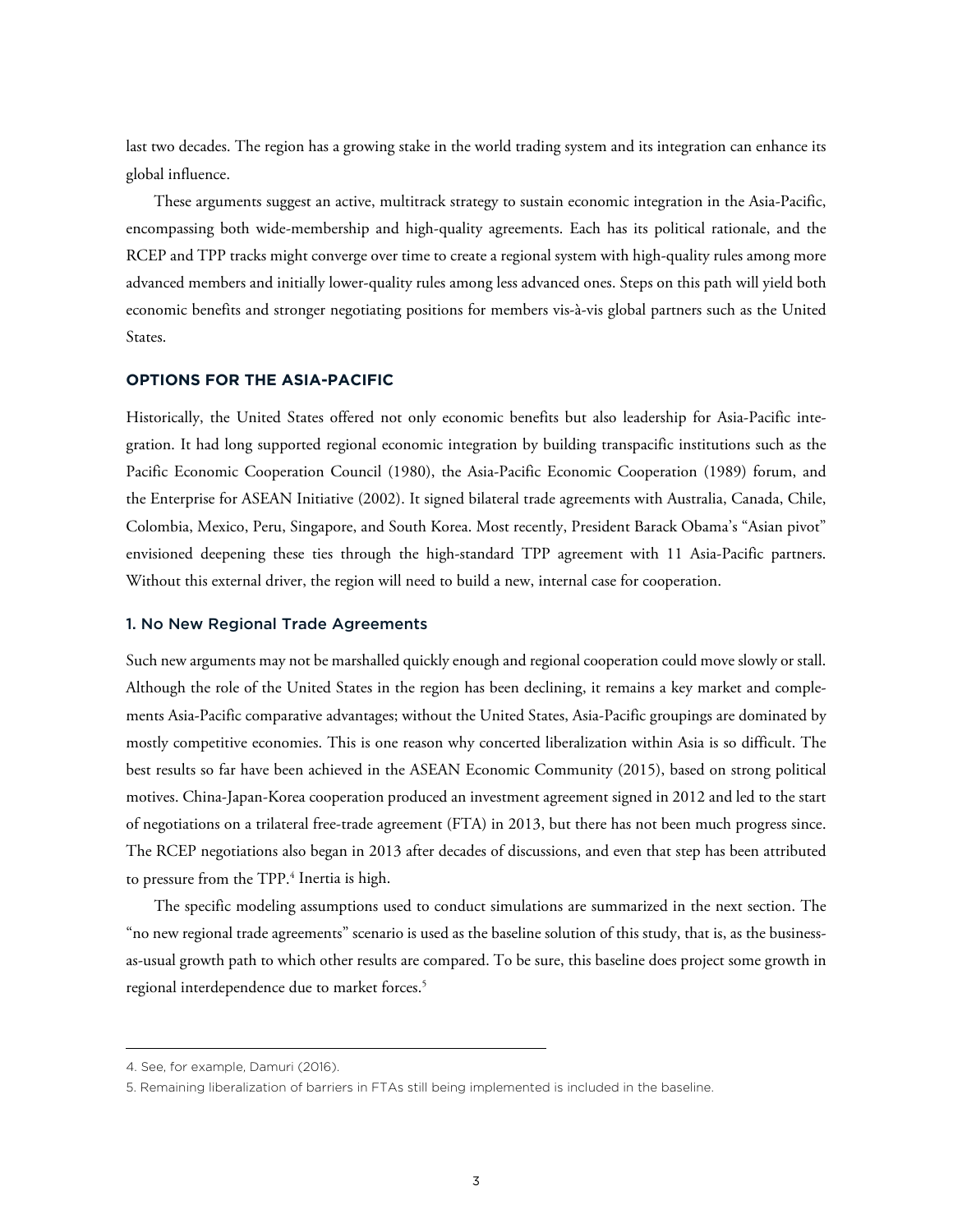#### 2. RCEP Advances

Greater formal integration is nevertheless possible as regional economies search for new engines of growth and as China turns to investments in connectivity and infrastructure, for example, through the Belt and Road Initiative.6 Such developments are also likely to fuel formal cooperation through RCEP and other regional mechanisms.

RCEP is the culmination of three decades of Asia-centered integration efforts. It was launched by the ASEAN process,<sup>7</sup> although China has played an important role in the negotiations (Petri and Plummer 2014). RCEP's Principles envision "a modern, comprehensive, high-quality and mutually beneficial economic partnership agreement…[to] cover trade in goods, trade in services, investment, economic and technical cooperation, intellectual property, competition, dispute settlement" (ASEAN 2012). But the Principles also stress flexibility, so RCEP will include special and differential treatment for developing-country members and is likely to avoid areas such as labor and environmental standards.

The 20<sup>th</sup> round of RCEP negotiations, the last planned for 2017, is scheduled for October. Members hoped to conclude negotiations by the end of 2017<sup>8</sup> to deliver an agreement for ASEAN's 50<sup>th</sup> anniversary. Indeed, RCEP would be an impressive achievement—the largest and most sophisticated agreement ever negotiated among so many Asian economies. But this target, as previous ones, is likely to be missed.

For now, the negotiations appear to be stuck on low tariff concessions by India, which has offered to eliminate only 80 percent of tariffs on traded goods compared with 92 percent by other economies. India, in turn, is asking for significant liberalization of the temporary movement of professional workers, especially in the information technology sector.<sup>9</sup> If and when RCEP is concluded, its quality is likely to take a backseat to getting something signed. Reportedly only one-fourth of the 15 RCEP chapters<sup>10</sup> have been completed so far.<sup>11</sup> It's difficult to imagine how a deep agreement—say, significant progress on services and investment or behindthe-border measures—can be concluded in the 2017 timeframe.

<sup>6.</sup> Using a computable general equilibrium model under modest assumptions, Zhai (2017) estimates potentially large gains under the Belt and Road Initiative over the next 15 years, i.e., annual global welfare gains would be about \$1.6 trillion by 2030, accounting for 1.3 percent of global GDP. More than 90 percent of this gain is expected to be captured by countries included in the Belt and Road Initiative. It is also expected to boost global trade by 5 percent in 2030.

<sup>7.</sup> ASEAN stands for Association of Southeast Asian Nations. "ASEAN centrality" is enshrined in the process and members of RCEP must have a free trade area in place with ASEAN.

<sup>8.</sup> Janne Suokas, "China wants to conclude RCEP trade talks in 2017," *GBTimes*, December 27, 2016, http://gbtimes.com/business/china-wants-conclude-rcep-trade-talks-2017.

<sup>9.</sup> Asit Ranhan Mishra, "RCEP meeting in September likely to discuss India's proposal on services pact," Live Mint, August 18, 2017, www.livemint.com/Politics/8X13ma2MORxlLgImfDrc6N/RCEP-meeting-in-September-likely-todiscuss-Indias-proposal.html.

<sup>10.</sup> Discussions have focused on trade in goods, trade in services, investment, economic and technical cooperation, intellectual property, competition policy, e-commerce, and institutional issues.

<sup>11.</sup> Eric Johnston, "RCEP envoys make progress on trade deal in Kobe but complexity threatens timeline," *Japan Times*, March 3, 2017, www.japantimes.co.jp/news/2017/03/03/business/rcep-envoys-make-progress-trade-dealkobe-complexity-threatens-timeline/#.WQWmi9LyiyI.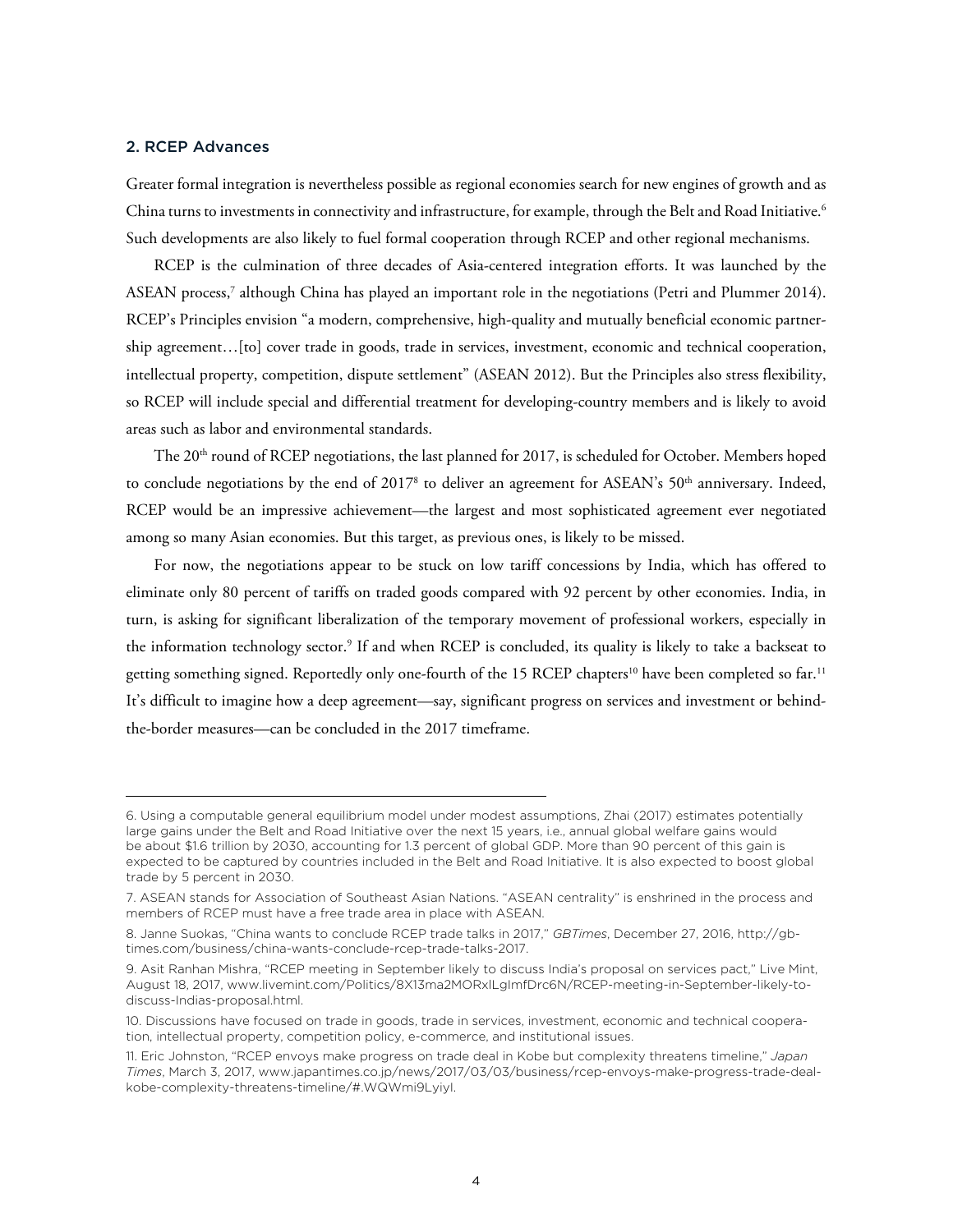In modeling RCEP, we assume relatively limited liberalization provisions: weaker tariff reductions than in most ASEAN-plus-one agreements; a limited positive list approach in services; reasonably strong investment provisions albeit with carveouts; few improvements in intellectual property rules; and varied provisions to assist small and medium-sized enterprises (SMEs).<sup>12</sup> In the longer run, as in other ASEAN processes, provisions could improve, especially if the TPP path offers sustained competition.

#### 3. The TPP Without the United States

The TPP agreement signed in February 2016 could enter into force without the United States with relatively minor adjustments.13 Several members, including Australia and New Zealand, indicated initial interest at a meeting in Vina del Mar, Chile, in March 2017. At first, Prime Minister Shinzo Abe of Japan deflated these efforts by saying that a TPP without the United States would be "meaningless," but as the possibility of a return of the United States to the TPP faded, in April 2017 Japan appointed a deputy foreign minister as chief negotiator for a TPP without the United States.<sup>14</sup> The remaining TPP countries have held several meetings throughout 2017, including in Toronto and Hanoi in May, Hakone in July, and Sydney in August.

Japanese leadership has improved the outlook for the TPP but challenges remain. For Japan, the Diet already passed the TPP and moving forward would sustain Japanese reforms and shape international rules—and perhaps lead to the return of the United States. For Australia and New Zealand, the TPP could push Asia toward more rigorous rules and offer new opportunities in agriculture. In August 2017, New Zealand approved a negotiating mandate for the TPP11 and its government expressed optimism about concluding it.<sup>15</sup> While Vietnam was at first reluctant to join, since the benefits it expected from the TPP came largely from US markets, it remains engaged. However, Chile and Peru have become more committed to the Pacific Alliance, and Canada and Mexico have become embroiled in renegotiating the North American Free Trade Agreement (NAFTA).

As TPP11 negotiations proceed, some provisions of the original TPP, such as the controversial eight-year data-exclusivity protection for biologic drugs advocated by the United States, may be suspended.16 Thus, some provisions that US negotiators fought hardest to achieve may now be falling by the wayside as the negotiations move forward without US participation. The resulting agreement may generate even stronger incentives for others to join. The agreement is structured as a "living agreement" with an accession clause designed to attract

<sup>12.</sup> These assumptions are based on previously cited sources as well as conversations with individuals familiar with [the policy process. For a compendium of ongoing reports on the RCEP negotiations, see https://aric.adb.org/fta/](https://aric.adb.org/fta/regional-comprehensive-economic-partnership) regional-comprehensive-economic-partnership.

<sup>13.</sup> TPP Chapter 30 requires that at least 6 signature countries constituting 85 percent of aggregate TPP GDP (in 2013) ratify the agreement, and hence the agreement in its present form cannot move forward without the United States or Japan because the United States and Japan account for 60 and 17 percent of aggregate TPP GDP, respectively.

<sup>14. &</sup>quot;Deputy foreign minister named as Japan's chief TPP negotiator," *Japan Times*, April 25, 2017, www.japantimes. [co.jp/news/2017/04/25/business/deputy-foreign-minister-named-japans-chief-tpp-negotiator/#.WQBtuIjyiUk.](www.japantimes.co.jp/news/2017/04/25/business/deputy-foreign-minister-named-japans-chief-tpp-negotiator/#.WQBtuIjyiUk)

<sup>15. &</sup>quot;New Zealand's prime minister says TPP-11 has 'exceeded expectations'," *Inside US Trade*, August 18, 2017.

<sup>16.</sup> Jun Yamazaki, "'TPP 11' to freeze drug data protection demanded by US," *Nikkei Asian Review*, August 31, 2017.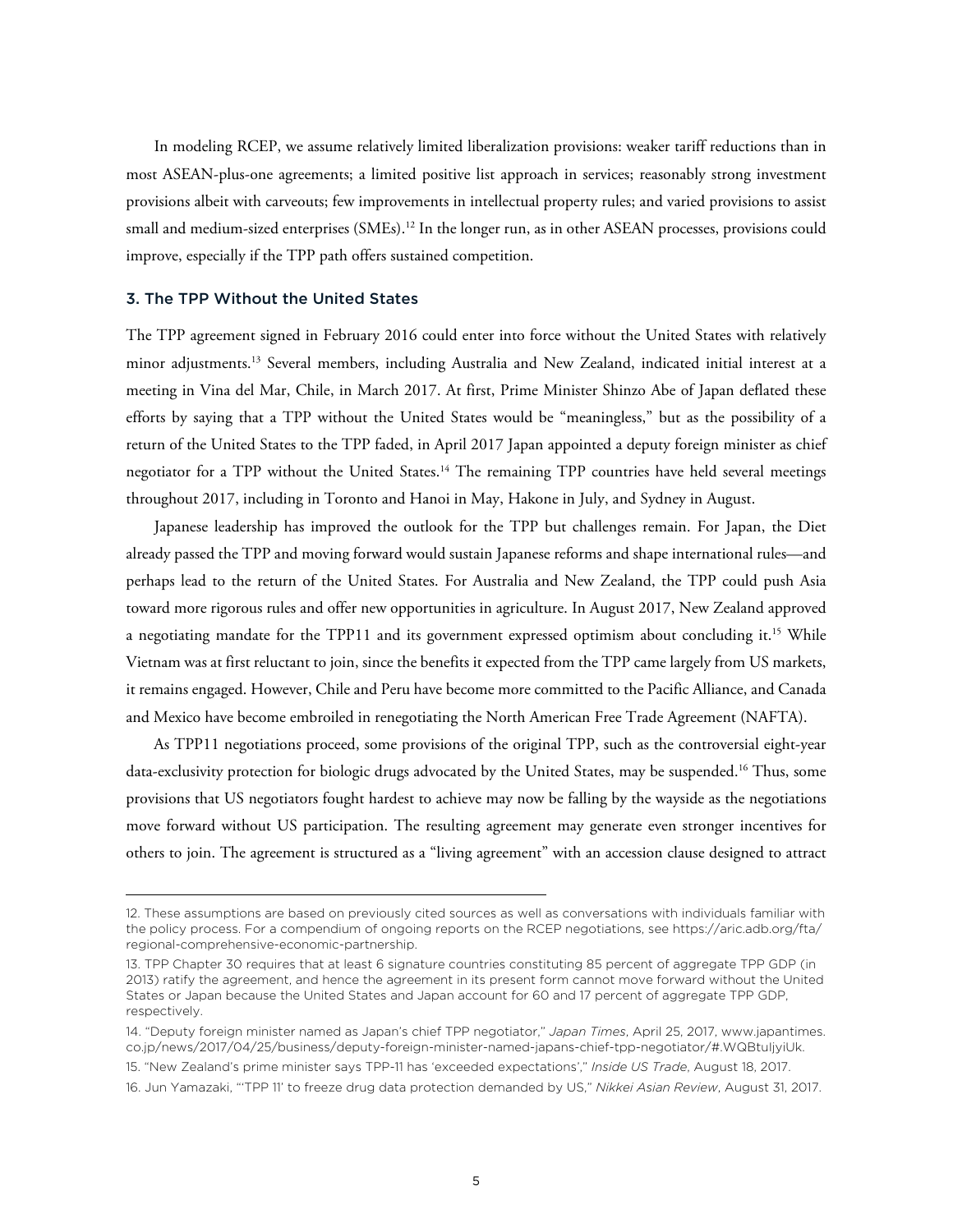new members. Indonesia, Korea, the Philippines, Taiwan, and Thailand all expressed interest in membership following the conclusion of the negotiations. At one stage China also expressed interest (Petri, Plummer, and Zhai 2014) and its membership, though controversial, would generate especially large benefits for all. Europe, with several bilateral FTAs in the region and a new one near completion with Japan, is another potential partner. Significant expansion is possible—perhaps even probable—with potentially large economic and strategic benefits.

In modeling the TPP scenarios, we hypothesize an 11-member alternative (original members less the United States) and a 16-member alternative, adding the five economies listed above. These scenarios could be viewed as different phases of a TPP path. The high standards of the original agreement are assumed to apply to both, partly because opening the agreement to renegotiation is considered risky by most participants. However, we assume that the depth of nonpreferential reductions in nontariff barriers—the general effect of TPP provisions on regulating trade with all partners, or the so-called spillover effect—will be smaller than it would have been under TPP12 with the United States.

#### 4. Bilateral Agreements with the United States

The United States is said to be ready to pursue bilateral FTAs that it can "win," if necessary by using security relationships as leverage. Early US statements about renegotiating NAFTA and the Korea-US FTA suggest that eliminating bilateral trade imbalances is the main objective of US policy. These emerging features of the US approach suggest that benefits to new bilateral partners may be quite limited, perhaps to preempt greater disruption in existing trade relationships through contingent protection. Moreover, bilateral FTAs cannot spur regional production networks, an important motivation for current Asia-Pacific integration.

The possibility of a bilateral FTA with Japan—the largest economy in the TPP after the United States itself—has been broached in the United States but Japan has resisted even the talk of negotiations so far. Japan runs a large bilateral surplus with the United States and has had frequent trade disputes with it; it is vulnerable to pressure. Liberalization of sectors important to both countries (agriculture, automobiles, and services) will be especially complicated to negotiate (Schott 2017). For example, Japan might be forced to give greater concessions in agriculture in return for smaller concessions in US automotive markets than it obtained in the TPP, making the agreement especially difficult to (re)sell to the Japanese Diet.

Bilateral FTAs with other, smaller Asia-Pacific economies may be still less valuable. For example, the United States tried to negotiate bilateral FTAs with Malaysia and Thailand under the Enterprise for ASEAN Initiative framework, but both hit an impasse. Taiwan expressed interest in an FTA with the United States, but negotiations with it would complicate the fragile US-China relationship. For the United States, small bilateral agreements would offer minimal economic benefits and would have to be justified mainly for their political symbolic value.

In modeling we take a less pessimistic position than these discussions might suggest, assuming that a real Japan-US FTA could be concluded with features similar to those of the TPP, but with less liberalization in some areas. We assume only half the nontariff barrier reductions negotiated in the TPP, no concessions in automobiles, and greater Japanese agricultural concessions.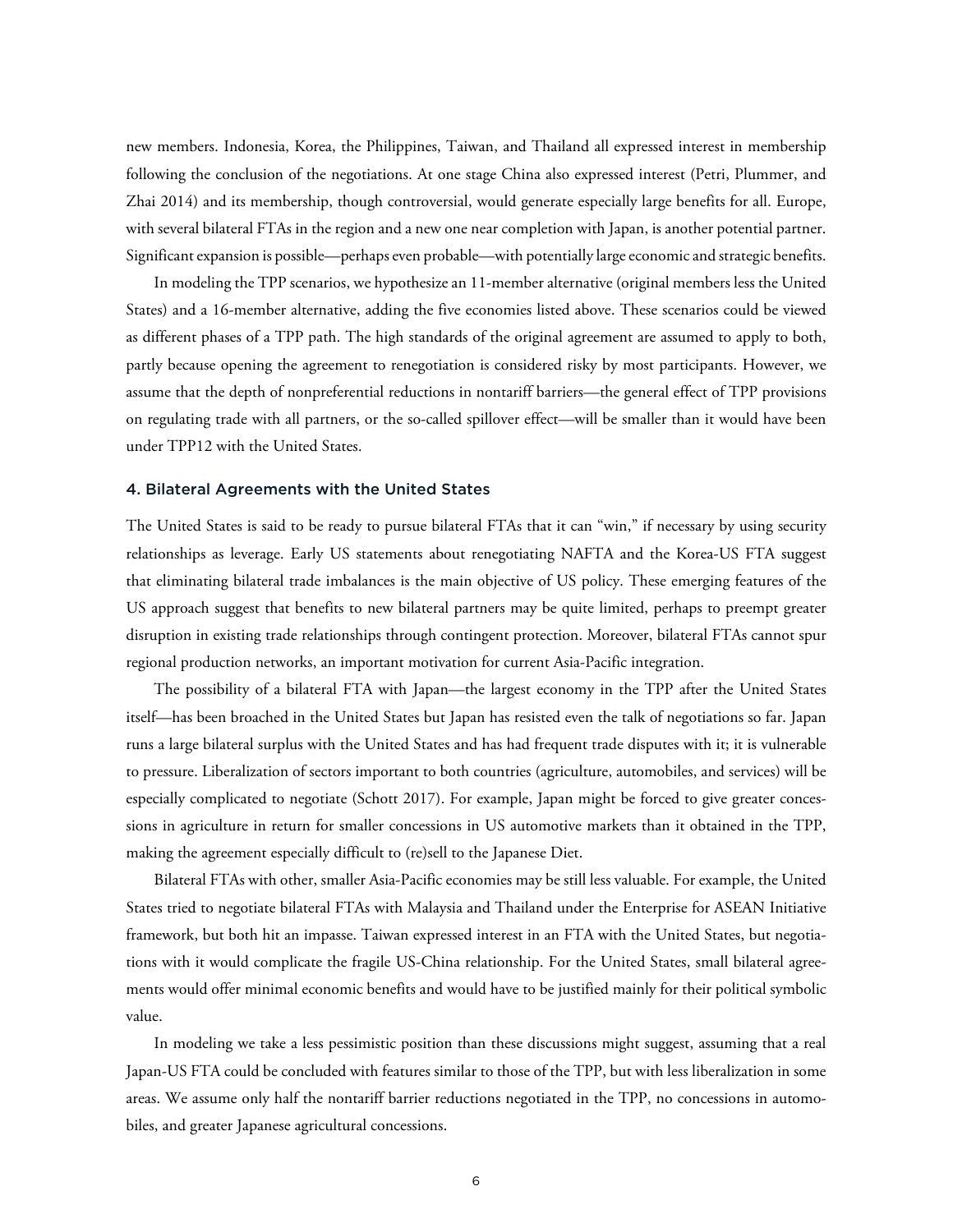#### **POLICY SIMULATIONS**

This study applies the computable general equilibrium (CGE) model used by Petri and Plummer (2016) and Petri, Plummer, and Zhai (2012), now to analyze the effects of RCEP, TPP scenarios that exclude the United States, and a US-Japan FTA.17 Box 1 briefly describes the model. The model has an extensive publication history and its details are reported on our website, www.asiapacifictrade.org, and in a series of books and papers referenced or accessible on that site. Broadly, the model belongs to the family of CGE models that has served as the workhorse of trade policy analysis for several decades. However, it incorporates innovations based on recent advances in trade theory, including firm-level differences in productivity levels, and substantially more detailed policy parameters and data on international trade and investment barriers than are found in other similar studies.<sup>18</sup> The overall results of the model, say, for simulations of the original TPP12 agreement, generally fall in the middle of the range of studies conducted by other research groups; they were larger than results reported in older versions of CGE models and smaller than results in more speculative models incorporating some theoretical approaches.

Table 1 operationalizes assumptions about the liberalization of trade and investment barriers under the different policy scenarios discussed in the previous section. The results of the simulations for real income levels are presented in table 2 and for exports in table 3. These results reflect changes in the year 2030 relative to the baseline solution for that year, which assumes no new trade policy initiatives in the Asia-Pacific.19 Results for the original, 12-member TPP agreement are included for comparison, based on projections in Petri and Plummer (2016).

The **TPP12**, the original TPP agreement, is reproduced as a reference from our earlier papers. It generates global income benefits of \$492 billion. This includes income gains of \$131 billion for the United States and substantial percentage gains for other members, including especially for Vietnam and Malaysia. As is evident from comparisons with other scenarios, much of these gains are based on their trade with the United States.

The **TPP11**, which includes all members of the original TPP other than the United States, generates substantially lower global income benefits of \$147 billion, compared with \$492 billion for the TPP12.<sup>20</sup> Gains are smaller for every member because the agreement is much smaller without the United States, and because many TPP11 members already have free trade agreements with each other. The differences are especially marked

<sup>17.</sup> The underlying data and results of this model, including its prior applications, are on the website: www.asiapacifictrade.org.

<sup>18.</sup> The properties of this model are examined in Zhai (2008). The modeling approach yields somewhat larger effects than the usual Armington formulation.

<sup>19.</sup> Descriptions of the baseline can be found in Petri and Plummer (2016).

<sup>20.</sup> We also ran simulations of a TPP5 scenario, which includes only Australia, Brunei, Japan, Singapore, and New Zealand. This small group of open economies has been recently mentioned in media speculations as it could quickly adopt the TPP agreement. However, the gains from an agreement among already open economies would also be small, accounting for only about 1/4 of TPP11's already modest benefits.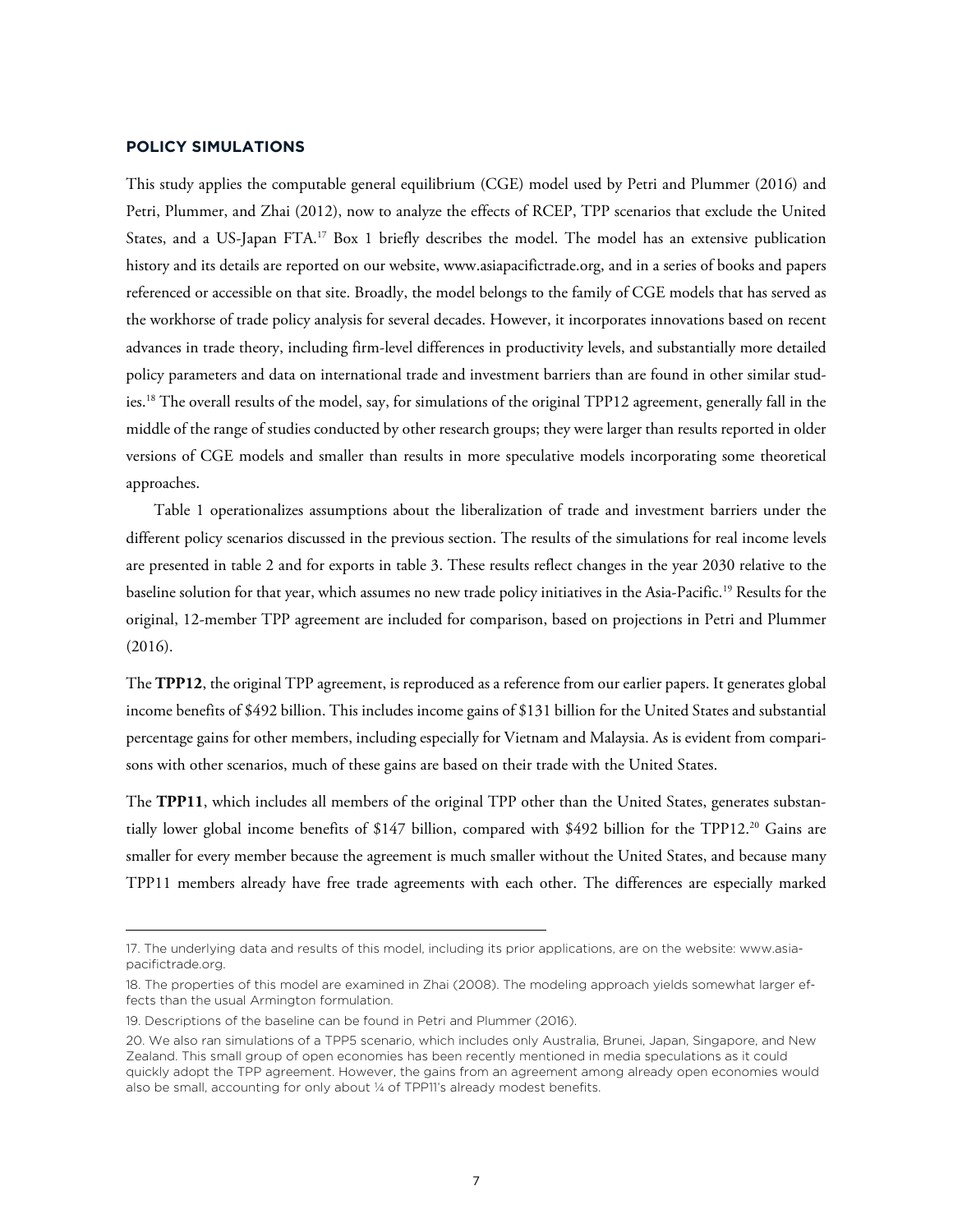for Japan, Malaysia, and Vietnam, with the benefits of each reduced to about one-third to one-fourth of their TPP12 benefits. Establishing freer trade with the United States was a major reason for their interest in the TPP; this trade is not addressed by the TPP11. On the other hand, some economies in North America and Oceania, including Australia, Canada, and Mexico, do reasonably well in the TPP11; first, their gains in US markets were limited in the TPP12 since they already have FTAs with the United States, and second, the TPP11 would allow them to capture some benefits in third-country markets, such as Japan, that might have gone to the United States under the TPP12. But no member economy gains from replacing the TPP12 with TPP11. The United States experiences the largest single net loss by moving from a \$131 billion gain (under TPP12) to a \$2 billion loss (under TPP11).<sup>21</sup>

The **TPP16** (TPP11 plus Indonesia, Korea, the Philippines, Taiwan, and Thailand) generates the greatest benefits among the new alternatives examined in this paper, with income gains of \$449 billion globally and \$486 billion for member economies (member-economy gains are in fact higher than in the TPP12 itself). The most prominent beneficiaries, in absolute terms, are Japan, Korea, and Taiwan, along with their Southeast Asian partners. The TPP16 gains are large because such an agreement would apply high-quality provisions to trade among those three industrialized economies, which do not currently have a trade agreement with each other. Also, the agreement would go further than the others analyzed in establishing new supply chains in the Asia-Pacific region. Taiwan, in particular, has few agreements with other economies (only New Zealand and Singapore in the TPP16) and would benefit disproportionately with income gains of 7.8 percent of GDP, the largest percentage gain for any economy. The gains associated with TPP16 suggest that the TPP path could provide very attractive options for new members as expansion gains steam.

The **US-Japan bilateral agreement** is the least attractive among the alternatives examined, with global income gains of \$120 billion. Both Japanese and US gains would fall far short of benefits under the TPP12. But the parameters used to simulate the agreement (as described in table 1) may be still too optimistic. If the US administration directed negotiators to prioritize smaller bilateral trade imbalances rather than greater mutual gains from trade, an unusual requirement not supported by economic logic, the bilateral scenario would yield even lower gains.

The **RCEP agreement** generates global income gains of \$286 billion. This reflects, on one hand, the economic scale of RCEP—its member economies have the largest combined GDP among all alternatives examined—and on the other, the relative weakness of RCEP provisions. As already noted, the RCEP negotiations are shaping

<sup>21.</sup> Kawasaki (2017) also uses a computable general equilibrium model to estimate the effects of TPP11, Japan-US FTA, and RCEP alternatives. He finds larger results in part due to two assumptions that differ substantially from those made in this study. First, Kawasaki assumes 50 percent elimination of nontariff barriers, while our results are derived from the expected provisions of the agreements and generally reflect less liberalization. Second, he assumes that 50 percent of liberalization measures agreed in the FTAs would be implemented on a most-favorednation basis, that is, would apply to all partners rather than those in the agreement. We assume a significantly lower 20 percent spillover rate in the TPP12 analysis, and an even lower 10 percent spillover effect from the smaller agreements analyzed in this study.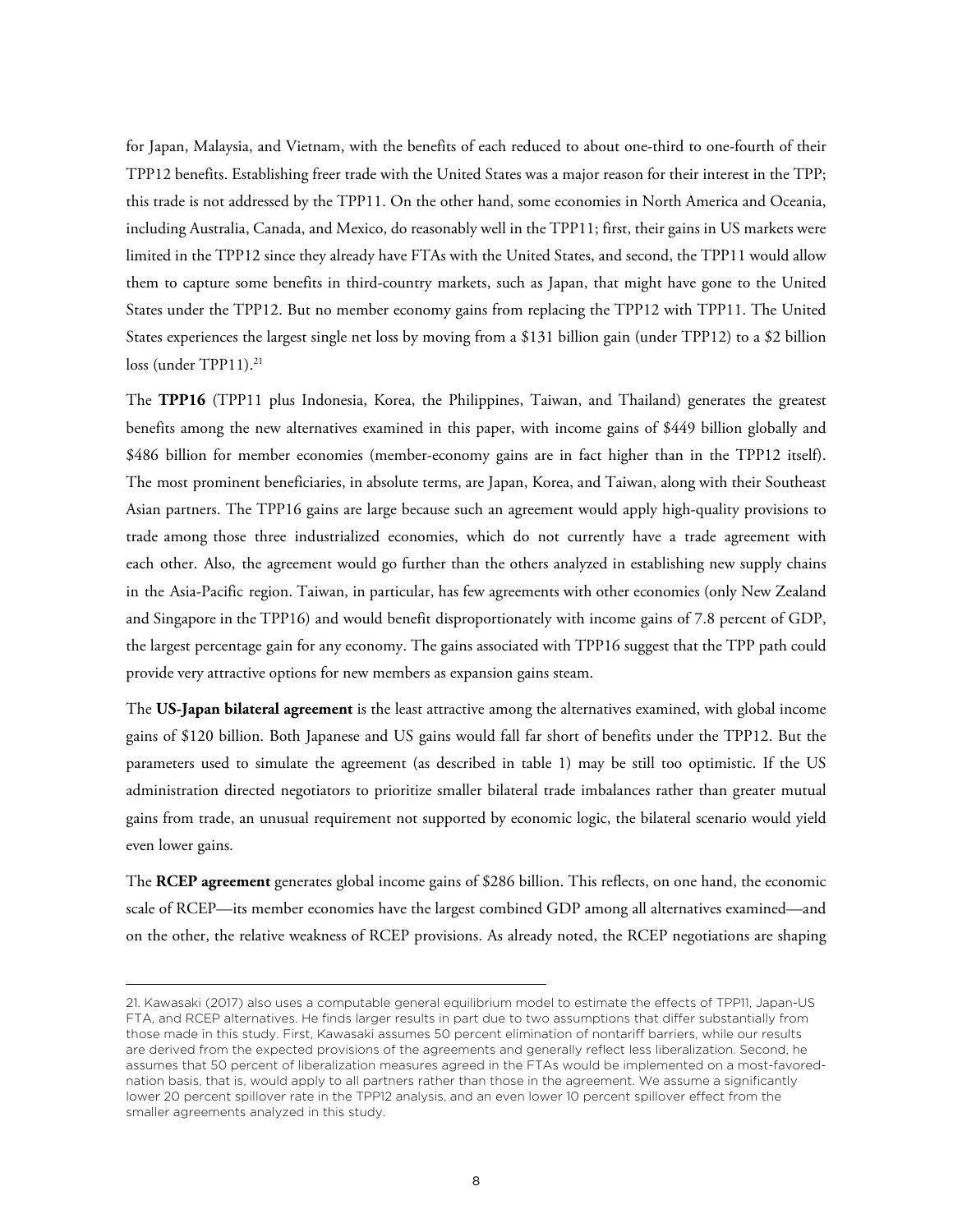up as exceptionally difficult. RCEP members are more competitive than complementary in economic structure and no single economy is accepted as a natural leader. In addition, many prior trade agreements cover trade among RCEP countries—the requirement for membership in RCEP is that each economy have an agreement with ASEAN—and RCEP provisions are not likely to exceed in quality FTAs already in place. Still, RCEP could lead to improved follow-up agreements in the future, as other ASEAN agreements have done, yielding greater long-run benefits.

Further analysis shows that most income gains reported in the scenarios are due to changes in trade and associated productivity gains, not trade diversion. Member-economy exports rise by usually more than double the income gains in all regional scenarios (table 3). Nonmember economies are negatively affected in the aggregate only in the TPP scenarios without the United States.<sup>22</sup> But in all cases trade creation far exceeds trade diversion. China is the biggest loser in the TPP scenarios in terms of income losses—due to both trade diversion and the erosion of its preferential treatment in the integrating markets—but in all cases the effects are small.

#### **CONCLUSIONS**

To former US Trade Representative Michael Froman, the TPP offered "a positive vision for American leadership in the global economy. This vision is vitally important, because in the absence of U.S. guidance and leadership, the world is likely to turn to alternative policy models."<sup>23</sup> Since the withdrawal of the United States from the TPP, other observers have also worried that confrontational, mercantilist approaches will replace steady, albeit far from linear, progress toward global economic integration.

Such a stark forecast is not foreordained. This Working Paper offers a brighter perspective by exploring positive policy alternatives that appear to be emerging in the Asia-Pacific even without US involvement. It shows that:

- n Even an 11-member TPP (all original members excluding the United States) could generate benefits to members, albeit with gains only about one-third as large as those expected from the 12-member TPP. The shortfall would be largest for economies that offered significant policy concessions motivated by their interest in access to US markets, such as Vietnam and Malaysia.
- Larger regional agreements, such as a 16-member TPP and RCEP, would generate greater benefits than smaller ones. For example, adding five economies that have expressed interest in the TPP (Indonesia, Korea, Philippines, Taiwan, and Thailand) to the 11-member agreement would boost benefits three-fold, in part because the agreement's high-quality rules would help to establish new supply chains in the Asia-Pacific region.

<sup>22.</sup> This result derives mainly from the lower spillover assumptions used in the scenarios of this study, as explained in the previous footnote. The spillover effect occurs due to close monitoring of the implementation of an agreement and is assumed not to occur in the same degree under the smaller regional agreements analyzed in this paper as in the TPP12.

[<sup>23.</sup> Michael Froman, "Trade, Growth and Jobs," Cabinet Exit Memo, 5 January, 2017, p. 7, https://insidetrade.com/](https://insidetrade.com/sites/insidetrade.com/files/documents/jan2017/USTR%20Exit%20Memo.pdf) sites/insidetrade.com/files/documents/jan2017/USTR%20Exit%20Memo.pdf.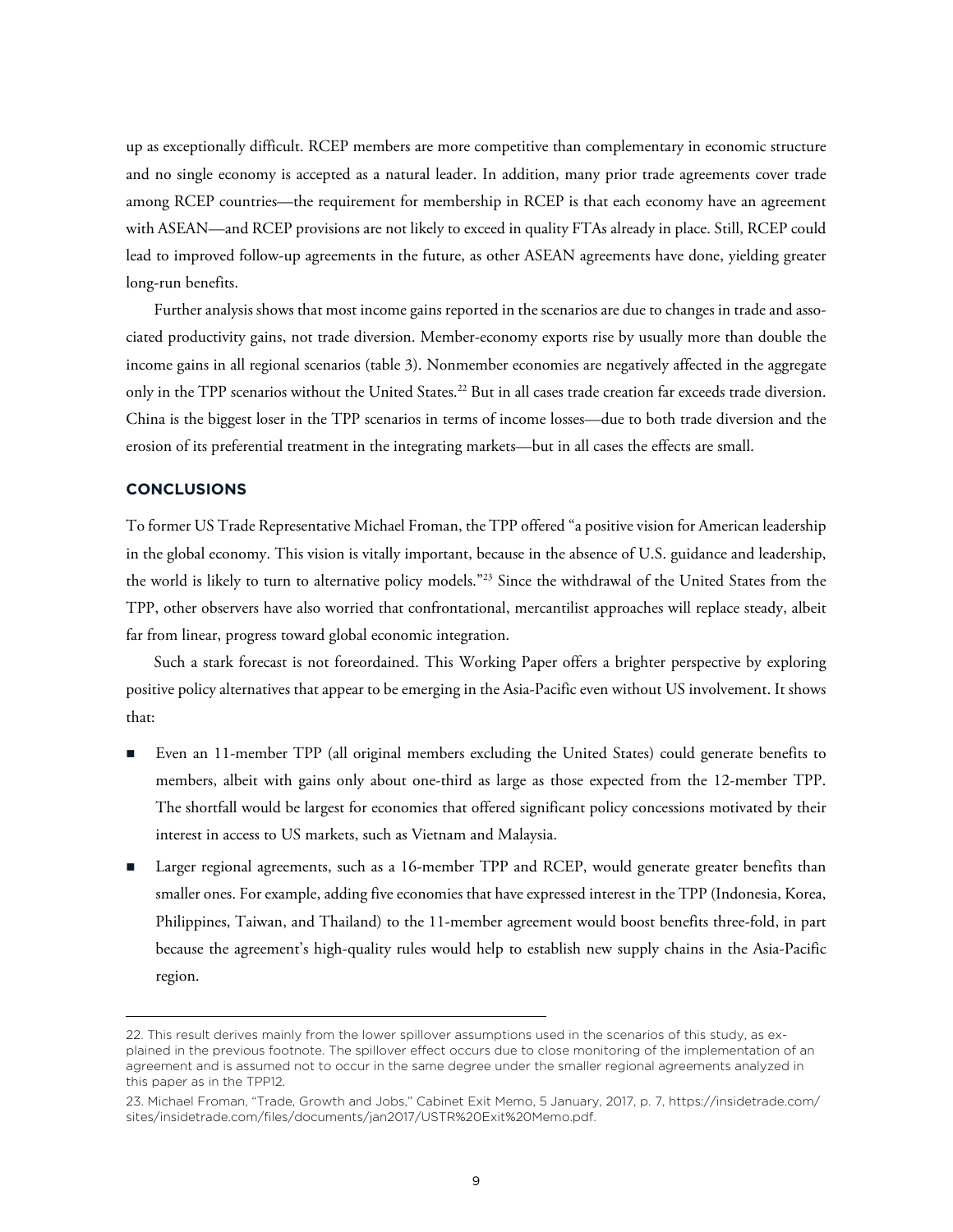- n Bilateral agreements, even among big countries like Japan and the United States, offer far more limited benefits than regional agreements.
- High-quality agreements lead to substantially larger gains than less rigorous ones. For example, the TPP16 agreement could produce more than double the gains of RCEP, even though the TPP16 economies have only half the GDP of the RCEP region.

What can Asia-Pacific policymakers take from these results? They show that regional action can produce benefits. All regional alternatives explored in this study generated greater gains than a bilateral agreement spanning two of the world's three largest economies, Japan and the United States. Both the scale and quality of regional agreements matter. Even if no large, high-quality agreement can be concluded now, one could be built over time. The gains from a TPP11 agreement might be multiplied three-fold by adding five plausible partners. Similarly, an RCEP agreement might open a path to steady, future improvements. In other words, there is a strong case for accelerating formal economic integration in the Asia-Pacific on multiple tracks.

For the United States the implications are more negative. The United States would forego the benefits of participating deeply in the integration of a very dynamic region. In addition, newly emerging forms of regional integration would exclude the United States. For example, US exporters would lose some markets relative to the baseline in most scenarios analyzed in this Working Paper. Direct economic losses would be modest at first, but greater costs would follow as large economies, including China, India, and Japan, begin to shape regional rules—on trade, investment, intellectual property, the digital economy, state-owned enterprises, labor, and so on—to their own advantage. These trends would validate some of Froman's concerns. To be sure, by creating stronger Asian economies and markets, regional integration may also eventually encourage the United States to revisit its engagement with the Asia-Pacific.

#### **REFERENCES**

ASEAN (Association of Southeast Asian Nations). 2012. *Guiding Principles and Objectives for Negotiating the Regional Comprehensive Economic Partnership*[, Available at http://www.meti.go.jp/policy/trade\\_policy/](http://www.meti.go.jp/policy/trade_policy/east_asia/dl/RCEP_GP_EN.pdf) east\_asia/dl/RCEP\_GP\_EN.pdf.

Damuri, Yose Rizal. 2016. RCEP Prospects and Challenges: Political Economy of East Asian Integration. In *Trade Regionalism in the Asia-Pacific*, ed. Sanchita Das Basu and Masahiro Kawai. Singapore: ISEAS-Yusof Ishak.

Kawasaki, Kenichi. 2017. *Emergent Uncertainty in Regional Integration—Economic Impacts of Alternative RTA Scenarios*. GRIPS Discussion Paper 16-28 (January). Available at https://ideas.repec.org/p/ngi/dpaper/16-28.html.

Petri, Peter A., and Michael G. Plummer. 2016. The Economic Effects of the TPP: New Estimates. In *Assessing the Trans-Pacific Partnership, Volume 1: Market Access and Sectoral Issues*, PIIE Briefing 16-1, ed. Cathleen Cimino-[Isaacs and Jeffrey J. Schott. \(Also published as PIIE Working Paper 16-2, available at www.piie.com/publications/](www.piie.com/publications/interstitial.cfm?ResearchID=2906) interstitial.cfm?ResearchID=2906).

Petri, Peter A., and Michael G. Plummer. 2014. *ASEAN Centrality and the ASEAN-US Economic Relationship,* Policy [Series 69, \(Honolulu, East-West Center, March\). Available at www.eastwestcenter.org/sites/default/files/private/](www.eastwestcenter.org/sites/default/files/private/ps069.pdf) ps069.pdf.

Petri, Peter A., Michael G. Plummer, and Fan Zhai. 2014. The Effects of a China-US Free Trade and Investment Agreement. In *[Bridging the Pacific: Toward Free Trade and Investment between China and the United States](https://piie.com/bookstore/bridging-pacific-toward-free-trade-and-investment-between-china-and-united-states)*, ed. C. Fred Bergsten, Gary Clyde Hufbauer, and Sean Miner. Washington: Peterson Institute for International Economics.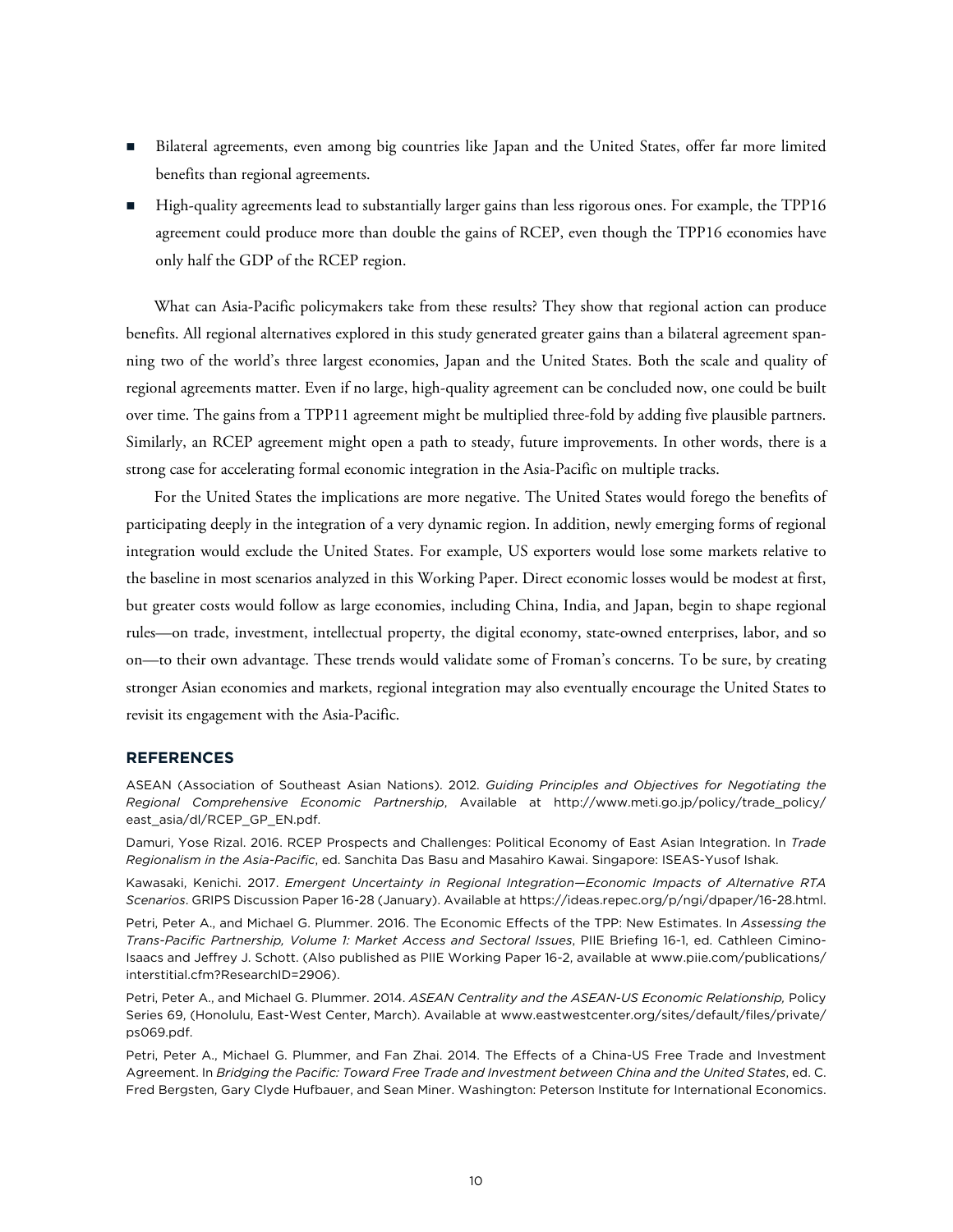Petri, Peter A., Michael G. Plummer, and Fan Zhai. 2012. *The Trans-Pacific Partnership and Asia-Pacific Integration: A Quantitative Assessment.* [Policy Analyses in International Economics 98.](https://piie.com/bookstore/trans-pacific-partnership-and-asia-pacific-integration-quantitative-assessment) Washington: Peterson Institute for International Economics.

Schott, Jeffrey, J. 2017. *US Trade Policy Options in the Pacific Basin: Bigger is Better.* PIIE Policy Brief 17-7 [\(February\). Washington: Peterson Institute for International Economics. Available at https://piie.com/system/](https://piie.com/system/files/documents/pb17-7.pdf) files/documents/pb17-7.pdf.

Schott, Jeffrey, J., Euijin Jung, and Cathleen Cimino-Isaacs. 2015. *An Assessment of the Korea-China Free Trade Agreement.* PIIE Policy Brief 15-24 (December). Washington: Peterson Institute for International Economics. Available at https://piie.com/publications/policy-briefs/assessment-korea-china-free-trade-agreement.

Todo, Yasuyuki. 2013. *Estimating the TPP's Expected Growth Effects*. RIETI Policy Update 048. Tokyo: Research Institute of Economy, Trade and Industry.

Zhai, Fan. 2008. Armington Meets Melitz: Introducing Firm Heterogeneity in a Global CGE Model of Trade. *Journal of Economic Integration* 23, no. 3: 575–604.

Zhai, Fan. 2017. China's Belt and Road Initiative: A Preliminary Quantitative Assessment. Paper presented at the National University of Singapore International Conference on Trade, Industrialization and Structural Reforms in ASEAN, January, Ho Chi Minh City.

© Peterson Institute for International Economics. All rights reserved.

This publication has been subjected to a prepublication peer review intended to ensure analytical quality. The views expressed are those of the authors. This publication is part of the overall program of the Peterson Institute for International Economics, as endorsed by its Board of Directors, but it does not necessarily reflect the views of individual members of the Board or of the Institute's staff or management.

The Peterson Institute for International Economics is a private nonpartisan, nonprofit institution for rigorous, intellectually open, and indepth study and discussion of international economic policy. Its purpose is to identify and analyze important issues to make globalization beneficial and sustainable for the people of the United States and the world, and then to develop and communicate practical new approaches for dealing with them. Its work is funded by a highly diverse group of philanthropic foundations, private corporations, and interested individuals, as well as income on its capital fund. About 35 percent of the Institute's resources in its latest fiscal year were provided by contributors from outside the United States. A list of all financial supporters is posted at https://piie.com/sites/default/files/supporters.pdf.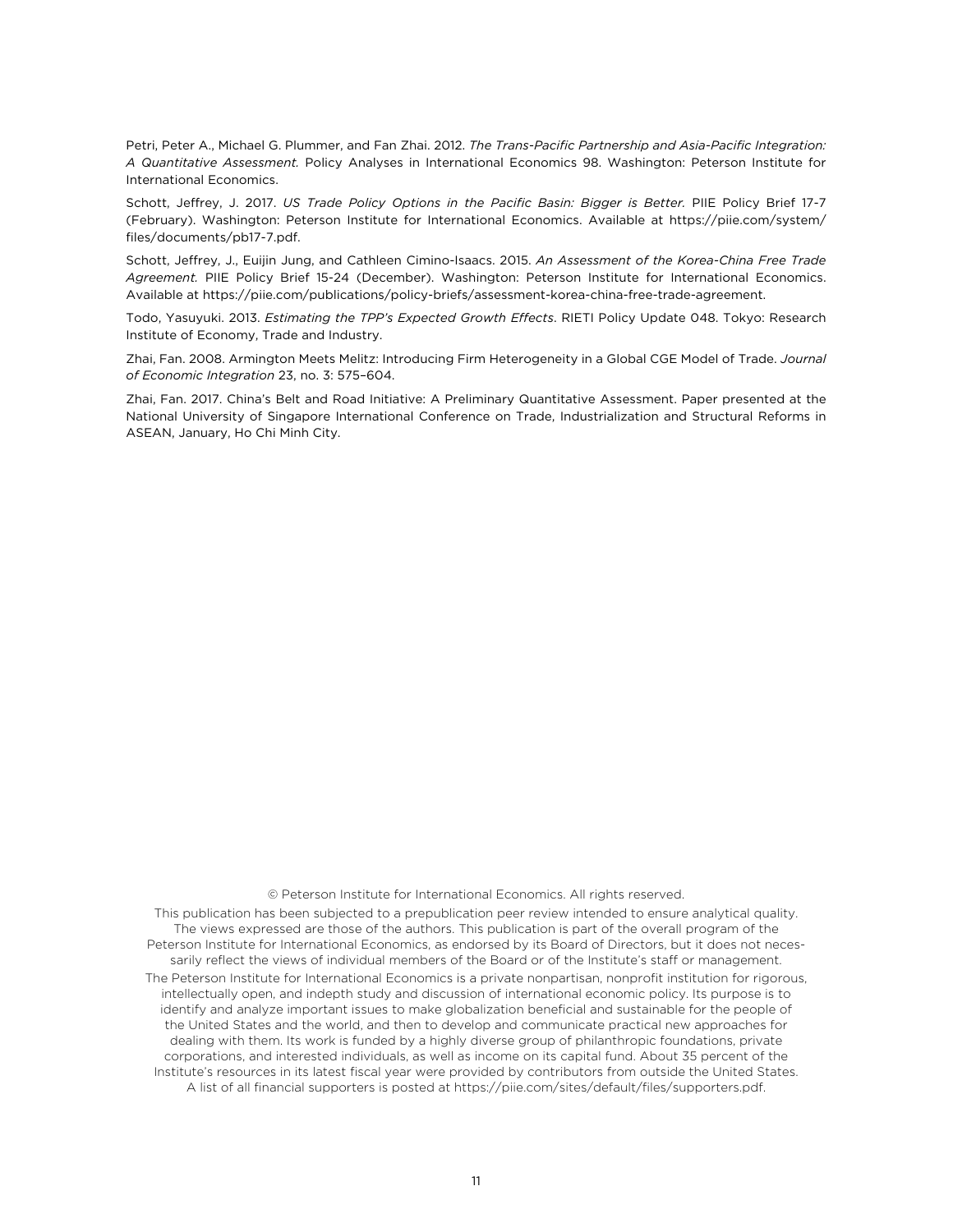#### **Box 1 The computable general equilibrium model**

Computable general equilibrium (CGE) analysis accounts for interactions among firms, households, and governments in multiple product markets in multiple countries and regions of the world economy. Firms are assumed to maximize profits and consumers to maximize utility. After transfers among firms, households, and governments, incomes are spent on goods, or are saved and invested, both at home and abroad. The model finds an equilibrium solution by calculating prices that make supply equal demand for each product and factor of production (labor, capital, and land) in every region. The effects of free trade agreements (FTAs) are simulated by introducing changes in tariffs and other parameters (see table 1), finding a new equilibrium, and comparing new prices, output, trade, income, and demand to baseline levels.

The mathematical structure of a CGE model reflects assumptions about market competition, trade patterns, consumer preferences, production technology, market equilibrium conditions, factor supplies, taxes, and many other economic relationships. These assumptions are represented by inputoutput tables, elasticities, and other parameters—for example, how consumption demand responds to income. Data are collected from multiple sources and the model is calibrated to yield an initial solution that matches data for a benchmark year (in our model, 2015). Simulations then predict the evolution of economies over time, including policy interventions. Because CGE models represent medium- and long-term changes, they assume normal levels of employment and do not incorporate features to analyze short-term macroeconomic fluctuations. Simulations in this Working Paper are based on a 19-sector, 29-region model, based on a specification by Zhai (2008). Parameters and data sources are shown in Petri and Plummer (2016).

The model is dynamic in that simulations track changes in saving rates that affect capital accumulation over time. However, the model does not include other dynamic factors proposed in the literature, such as productivity increases from the accumulation of knowledge and other endogenous growth effects, induced inflows of foreign technology and capital, and follow-up trade liberalization that may result from new trade agreements. Introducing such effects can dramatically change the results, as demonstrated by Todo (2013). The model and its results are described in detail on www.asiapacifictrade.org.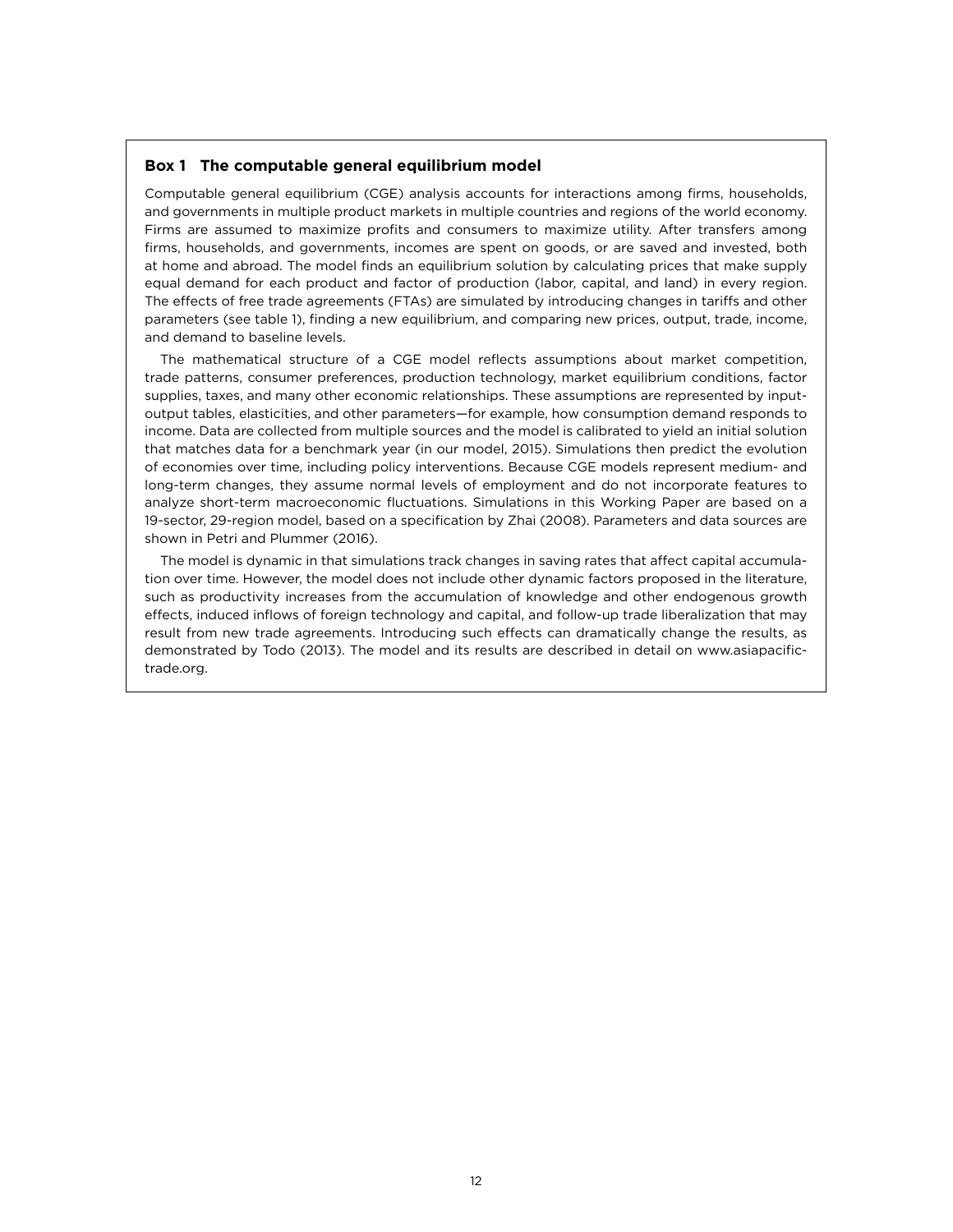|                                   | TPP <sub>12</sub>                                                                                                                  | TPP11                                                                                                            | TPP16                                                                                                                                                                      | US-Japan FTA                                                                                     | <b>RCEP</b>                                                                                                                                                               |
|-----------------------------------|------------------------------------------------------------------------------------------------------------------------------------|------------------------------------------------------------------------------------------------------------------|----------------------------------------------------------------------------------------------------------------------------------------------------------------------------|--------------------------------------------------------------------------------------------------|---------------------------------------------------------------------------------------------------------------------------------------------------------------------------|
| Membership                        | Canada, Chile, Japan,<br>States, and Vietnam<br>New Zealand, Peru,<br>Australia, Brunei,<br>Singapore, United<br>Malaysia, Mexico, | Singapore, and Vietnam<br>Canada, Chile, Japan,<br>New Zealand, Peru,<br>Malaysia, Mexico,<br>Australia, Brunei, | Canada, Chile, Japan,<br>Singapore, Vietnam,<br>Philippines, Taiwan,<br>New Zealand, Peru,<br>Australia, Brunei,<br>Malaysia, Mexico,<br>Indonesia, Korea,<br>and Thailand | Japan and United States                                                                          | Myanmar, New Zealand,<br>India, Indonesia, Japan,<br>Philippines, Singapore,<br>Korea, Laos, Malaysia,<br>Thailand, and Vietnam<br>Cambodia, China,<br>Australia, Brunei, |
| -aunch<br>date                    | 2017                                                                                                                               | <b>2018</b>                                                                                                      | 2018                                                                                                                                                                       | 2018                                                                                             | 2018                                                                                                                                                                      |
| Tariff liberalization             | 99 percent eliminated<br>(as negotiated)                                                                                           | Same as TPP12                                                                                                    | Same as TPP12                                                                                                                                                              | Same as TPP12                                                                                    | 85 percent eliminated                                                                                                                                                     |
| NTB liberalization                |                                                                                                                                    |                                                                                                                  |                                                                                                                                                                            | TPP12; 1/2 concessions of<br>TPP12 in vehicles by US<br>3/4 concessions of                       |                                                                                                                                                                           |
| iberalization<br>Agricultural     | (see Petri, Plummer,<br>KORUS adjusted                                                                                             | Same as TPP12                                                                                                    | Same as TPP12                                                                                                                                                              | of TPP12 by Japan<br>2x concessions                                                              | 3/4 concessions of<br>recent ASEAN+1                                                                                                                                      |
| liberalization<br>Services        | and Zhai 2012)                                                                                                                     |                                                                                                                  |                                                                                                                                                                            | 3/4 concessions<br>of TPP12                                                                      | agreements                                                                                                                                                                |
| FDI liberalization                |                                                                                                                                    |                                                                                                                  |                                                                                                                                                                            | 3/4 concessions<br>of TPP12                                                                      |                                                                                                                                                                           |
| NTB reductions<br>Nonpreferential | 20 percent                                                                                                                         | 10 percent                                                                                                       | 10 percent                                                                                                                                                                 | 10 percent                                                                                       | 10 percent                                                                                                                                                                |
| Source: Authors' assumptions.     | TPP = Trans-Pacific Partnership; RCEP = Regional                                                                                   | Agreement; ASEAN = Association of Southeast Asian Nations; NTB = nontariff barriers                              |                                                                                                                                                                            | Comprehensive Economic Partnership; FDI = foreign direct investment; KORUS = Korea-US Free Trade |                                                                                                                                                                           |

Table 1 Trade policy scenarios for the Asia-Pacific **Table 1 Trade policy scenarios for the Asia-Pacific**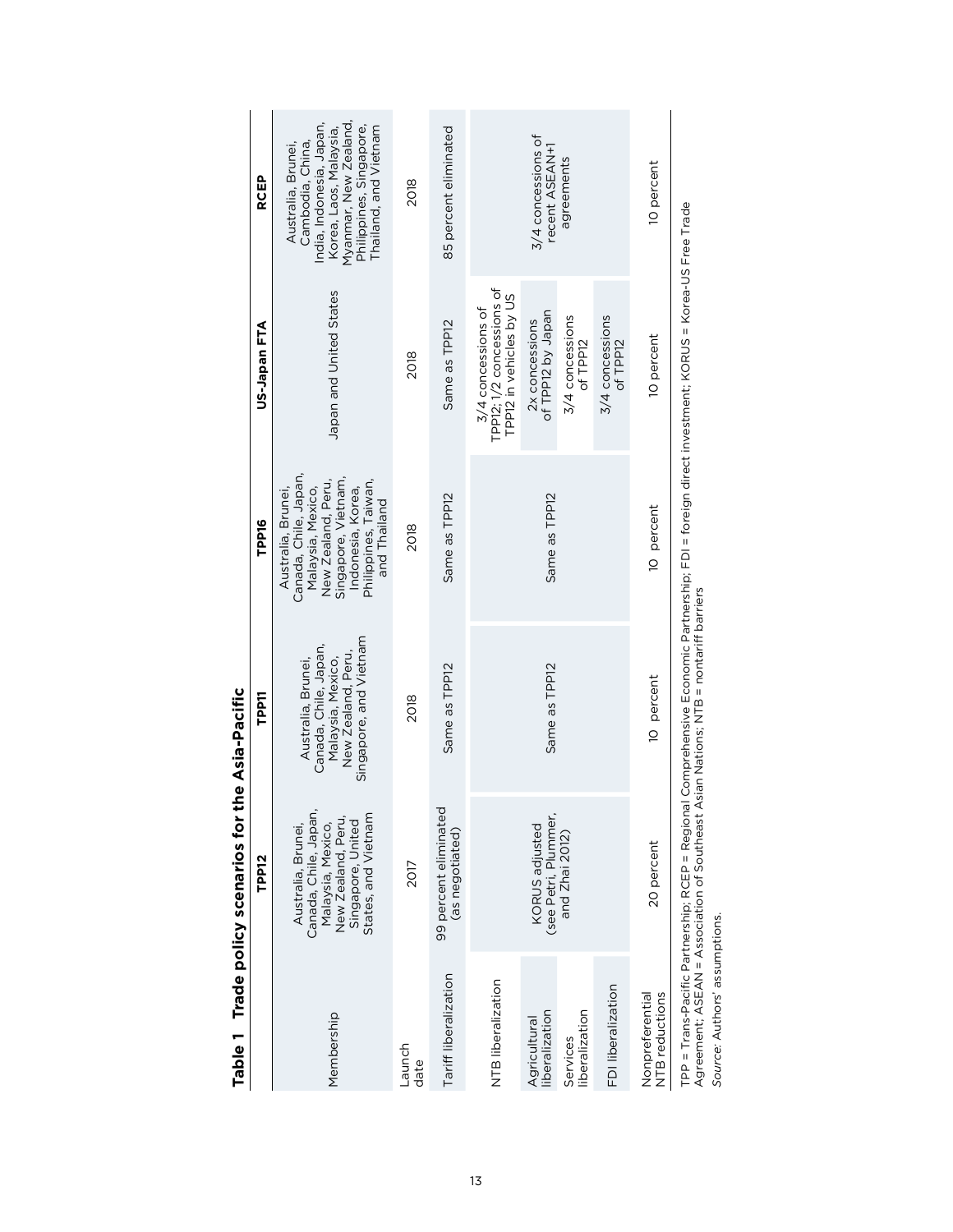|                   |                                                     |                         |                          |                   | Change in billions of 2015 dollars |                   |                    |                           | Percent of income |                           |                   |
|-------------------|-----------------------------------------------------|-------------------------|--------------------------|-------------------|------------------------------------|-------------------|--------------------|---------------------------|-------------------|---------------------------|-------------------|
| Country           | <b>2030 income</b><br>(billions of<br>2015 dollars) | TPP12                   | <b>TPP11</b>             | TPP <sub>16</sub> | US-Japan<br>FTA                    | <b>RCEP</b>       | <b>TPP12</b>       | TPP11                     | TPP <sub>16</sub> | US-Japan<br><b>FTA</b>    | <b>RCEP</b>       |
| Americas          | 39,569                                              | 208                     | 49                       | 22                | <u>r</u>                           | $\mathbf{\Omega}$ | 0.5                | $\overline{\circ}$        | $\overline{0}$ .2 | $\overline{\overline{C}}$ | o.o               |
| Canada            | 2,717                                               | 57                      | 22                       | 29                | $\overline{1}$                     | $\circ$           | 1.3                | $0.\overline{8}$          | Ξ                 | $\overline{O}$            | $\frac{0}{0}$     |
| Chile             | 463                                                 | 4                       | Z.                       | ഗ                 | $\circ$                            | $\circ$           | 0.9                | 0.7                       | Ξ                 | O.0                       | O.0               |
| Colombia          | 684                                                 | $\circ$                 | $\circ$                  | $\circ$           | $\circ$                            | $\circ$           | O.0                | O.0                       | O.0               | O.0                       | 0.0               |
| Mexico            | 2,169                                               | 22                      | $\overline{6}$           | 53                | $\overline{1}$                     | $\circ$           | $\overline{0}$     | 0.7                       | ٢ņ                | O.0                       | O.0               |
| Peru              | 442                                                 | $\equiv$                | $\overline{C}$           | $\equiv$          | $\circ$                            | $\circ$           | 2.6                | 2.2                       | 2.5               | O.0                       | O.0               |
| United States     | 25,754                                              | 151                     | $\sim$                   | $\frac{6}{1}$     | 52                                 |                   | 0.5                | O.0                       | O.0               | 0.2                       | O.O               |
| Latin America nie | 7,341                                               | M                       | $\circ$                  | $\overline{1}$    | Γ                                  | $\circ$           | O.0                | O.0                       | O.0               | O.0                       | O.0               |
| Asia              | 50,659                                              | 202                     | 69                       | 316               | 57                                 | 253               | $\overline{0}$     | $\overline{\overline{C}}$ | 0.6               | $\overline{c}$            | 0.5               |
| <b>Brunei</b>     | $\overline{5}$                                      | $\mathbf{\Omega}$       |                          |                   | $\circ$                            | $\circ$           | 5.9                | 2.6                       | 3.7               | $\overline{\circ}$        | 0.9               |
| China             | 27,839                                              | $\frac{8}{1}$           | $\frac{1}{1}$            | -53               | $\top$                             | $\overline{O}$    | $-0.1$             | O.O                       | $-0.2$            | O.O                       | 0.4               |
| Hong Kong         | 461                                                 | $\circ$                 | $\overline{ }$           |                   | $\overline{ }$                     | $\mathbf 2$       | 1.2                | 0.2                       | $\overline{0}$ .3 | $0.\overline{5}$          | $\overline{0}$    |
| India             | 5,487                                               | ပှု                     | 4                        | $-16$             | $\circ$                            | 57                | $-0.1$             | $-0.1$                    | $-0.3$            | O.0                       | $\overline{0}$    |
| Indonesia         | 2,192                                               | $\sim$                  | T                        | $\overline{8}$    | $\circ$                            |                   | $-0.1$             | $-0.1$                    | $\frac{8}{2}$     | O.0                       | O.0               |
| Japan             | 4,924                                               | 125                     | 46                       | $_{\rm 98}$       | <b>CO</b>                          | 56                | 2.5                | 0.9                       | 2.0               | $\Xi$                     | Ξ                 |
| Korea             | 2,243                                               | $\int_{1}^{\infty}$     | $\zeta$ -                | $\overline{8}$    | $\sim$                             | 24                | $-0.3$             | $-0.1$                    | 3.8               | $-5$                      | Ξ                 |
| Malaysia          | 675                                                 | 52                      | $\overline{\mathcal{L}}$ | 36                | $\circ$                            | ဖ                 | 7.6                | $\overline{51}$           | 5.4               | O.0                       | 0.9               |
| Philippines       | 680                                                 | $\overline{\mathbf{r}}$ | $\circ$                  | $\overline{21}$   | $\circ$                            |                   | $-0.1$             | O.                        | $\overline{0}$    | O.0                       | 0.2               |
| Singapore         | 485                                                 | $\overline{6}$          | 12                       | $\overline{6}$    | $\circ$                            | $\sim$            | 3.9                | 2.7                       | 3.8               | $\overline{O}$ .          | $\overline{0}$    |
| Taiwan            | 776                                                 | $\overline{ }$          | $\circ$                  | <b>GO</b>         | $\circ$                            | $\tilde{5}$       | 0.2                | O.0                       | 7.8               | O.0                       | $-0.4$            |
| Thailand          | 812                                                 | $\overline{1}$          | ပှ                       | 30                | $\overline{1}$                     | Z                 | $-0.8$             | $-0.6$                    | 3.6               | $\overline{Q}$            | $0.\overline{3}$  |
| Vietnam           | 497                                                 | $\frac{4}{5}$           | $\equiv$                 | 25                | $\circ$                            | $\mathbf 2$       | $\overline{\circ}$ | 2.2                       | $\overline{51}$   | O.0                       | 0.5               |
| ASEAN nie         | 283                                                 | $\top$                  | O                        | $\circ$           | $\circ$                            |                   | $-0.4$             | O.0                       | $\overline{Q}$    | O.0                       | 0.2               |
| Asia nie          | 3,272                                               | $\circ$                 | $\circ$                  | $\top$            | $\circ$                            | $\circ$           | O.0                | O.0                       | O.0               | 0.0                       | $\overline{O}$    |
| Oceania           | 2,854                                               | ភ                       | ۲ņ                       | $\overline{2}$    | o                                  | r                 | C.O                | 0.5                       | $\frac{8}{2}$     | o.o                       | $0.\overline{2}$  |
| Australia         | 2,590                                               | ίņ                      | $\overline{C}$           | $\overline{1}$    | $\circ$                            | LO                | 0.6                | 0.5                       | 0.7               | 0.0                       | 0.2               |
| New Zealand       | 264                                                 | $\circ$                 | М                        | rU                | $\circ$                            | $\mathbf{\Omega}$ | 2.2                | Ξ                         | 2.0               | O.O                       | $0.\overline{6}$  |
|                   |                                                     |                         |                          |                   |                                    |                   |                    |                           |                   |                           | (table continues) |

## Table 2 Real incomes in 2030 **Table 2 Real incomes in 2030**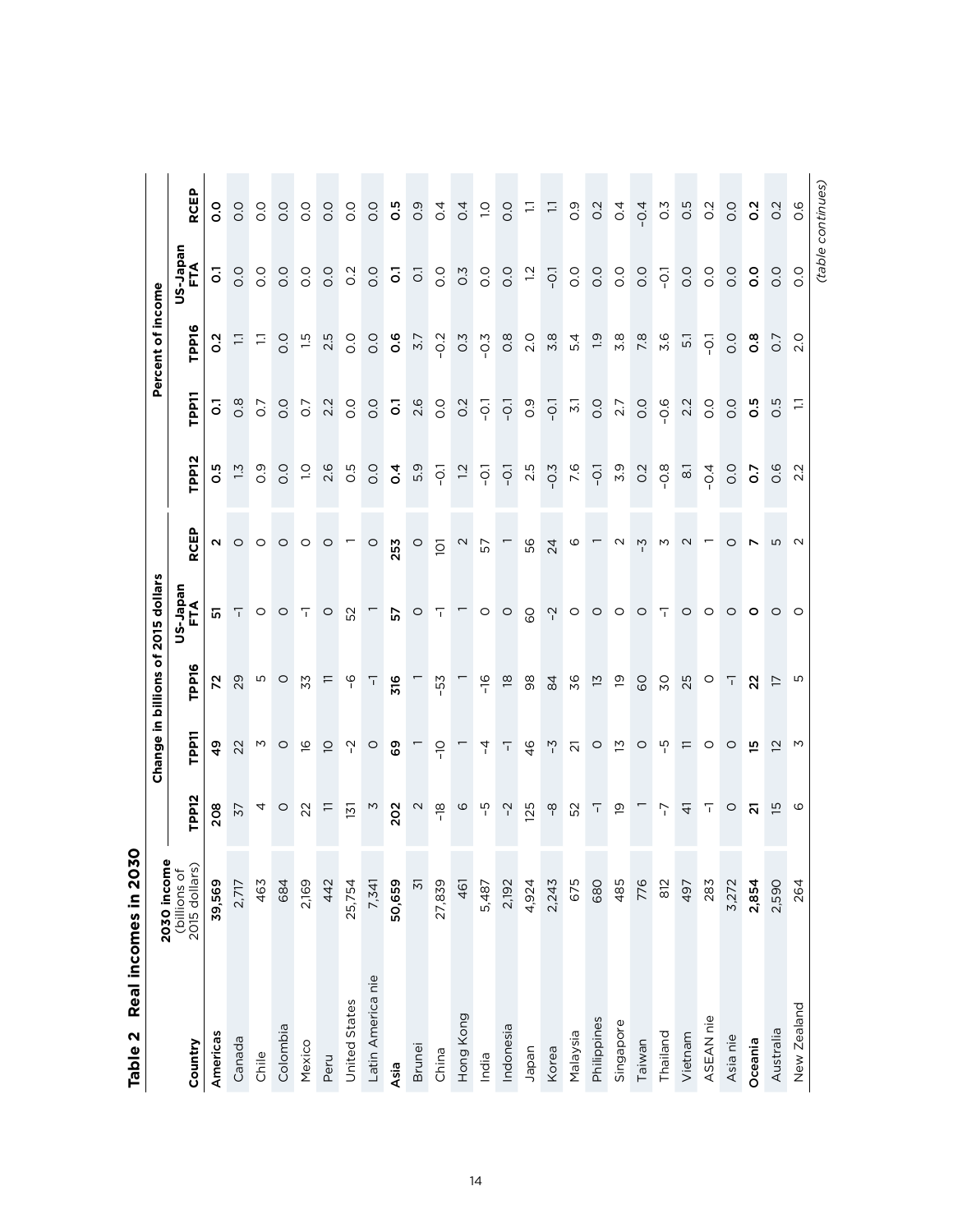|                     |                               | ,             |                |                                    |                |                |                    |                |                    |                |                    |
|---------------------|-------------------------------|---------------|----------------|------------------------------------|----------------|----------------|--------------------|----------------|--------------------|----------------|--------------------|
|                     | 2030 income                   |               |                | Change in billions of 2015 dollars |                |                |                    |                | Percent of income  |                |                    |
|                     | (billions of<br>2015 dollars) |               | <b>TPP11</b>   | TPP <sub>16</sub>                  | US-Japan       | <b>RCEP</b>    | <b>TPP12</b>       | <b>TPP11</b>   |                    | US-Japan       | <b>RCEP</b>        |
| Country             |                               | <b>TPP12</b>  |                |                                    | <b>FTA</b>     |                |                    |                | TPP <sub>16</sub>  | <b>FTA</b>     |                    |
| Rest of world (ROW) | 40,720                        | င္ပ           | $\overline{4}$ | 39                                 | 21             | 23             | ā                  | ွ              | ā                  | o.o            | ā                  |
| Africa (Sub-Sahara) | 4,068                         |               |                | T                                  |                |                | $\frac{0}{0}$      | $\frac{0}{0}$  | $\frac{0}{0}$      | $\frac{0}{0}$  | 0.0                |
| Europe              | 23,189                        | $\frac{8}{4}$ | 2              | 22                                 | $\overline{a}$ | $\overline{6}$ | $\overline{O}$ .   | O.O            | $\overline{\circ}$ | $\overline{O}$ | $\overline{\circ}$ |
| EMENA               | 10,001                        | თ             | 2              | 10                                 |                | ഗ              | $\overline{\circ}$ | $\frac{0}{0}$  | $\overline{\circ}$ | $\frac{0}{0}$  | $\frac{0}{0}$      |
| Russia              | 3,371                         | ∾             |                | ∾                                  | 0              |                | $\overline{c}$     | O.O            | $\overline{\circ}$ | O.O            | o.o                |
| <b>ROW</b>          | 90                            |               |                | $\circ$                            | $\circ$        |                | $\overline{0}$ :2  | $\overline{O}$ | O.O                | $\frac{0}{0}$  | $\overline{\circ}$ |
| World               | 133,801                       | 492           | 147            | 449                                | 20             | 286            | Δ.                 | ြ              | С.                 | ြ              | $\frac{2}{3}$      |
|                     |                               |               |                |                                    |                |                |                    |                |                    |                |                    |

# Table 2 Real incomes in 2030 (continued) **Table 2 Real incomes in 2030** *(continued)*

### Memorandum *Memorandum*

| ncome (members, | 41, O11 | 15,257        | 21,961 | 30,678   | 49,800         |         |               |     |                |                  |
|-----------------|---------|---------------|--------|----------|----------------|---------|---------------|-----|----------------|------------------|
| members         | 465     | 157           | 486    | $\equiv$ | $\overline{5}$ | Ξ       | $\frac{1}{2}$ | 2.2 | $\overline{0}$ | $\overline{6}$   |
| (nonmembers)    | 27      | $\frac{1}{1}$ | $-57$  | $\circ$  | 84             | o.<br>O | o.<br>O       | 0.0 | $\overline{O}$ | $\overline{0}$ . |

nie = not included elsewhere; TPP = Trans-Pacific Partnership; RCEP = Regional Comprehensive Economic Partnership; ASEAN = Association of Southeast<br>Asian Nations; EMENA = Europe, Middle East, and North Africa. nie = not included elsewhere; TPP = Trans-Pacific Partnership; RCEP = Regional Comprehensive Economic Partnership; ASEAN = Association of Southeast Asian Nations; EMENA = Europe, Middle East, and North Africa.

Note: Country details of regional aggregates may not add to totals due to rounding. Note: Country details of regional aggregates may not add to totals due to rounding.

Source: Authors' computations. Changes defined as equivalent variations in income. *Source:* Authors' computations. Changes defined as equivalent variations in income.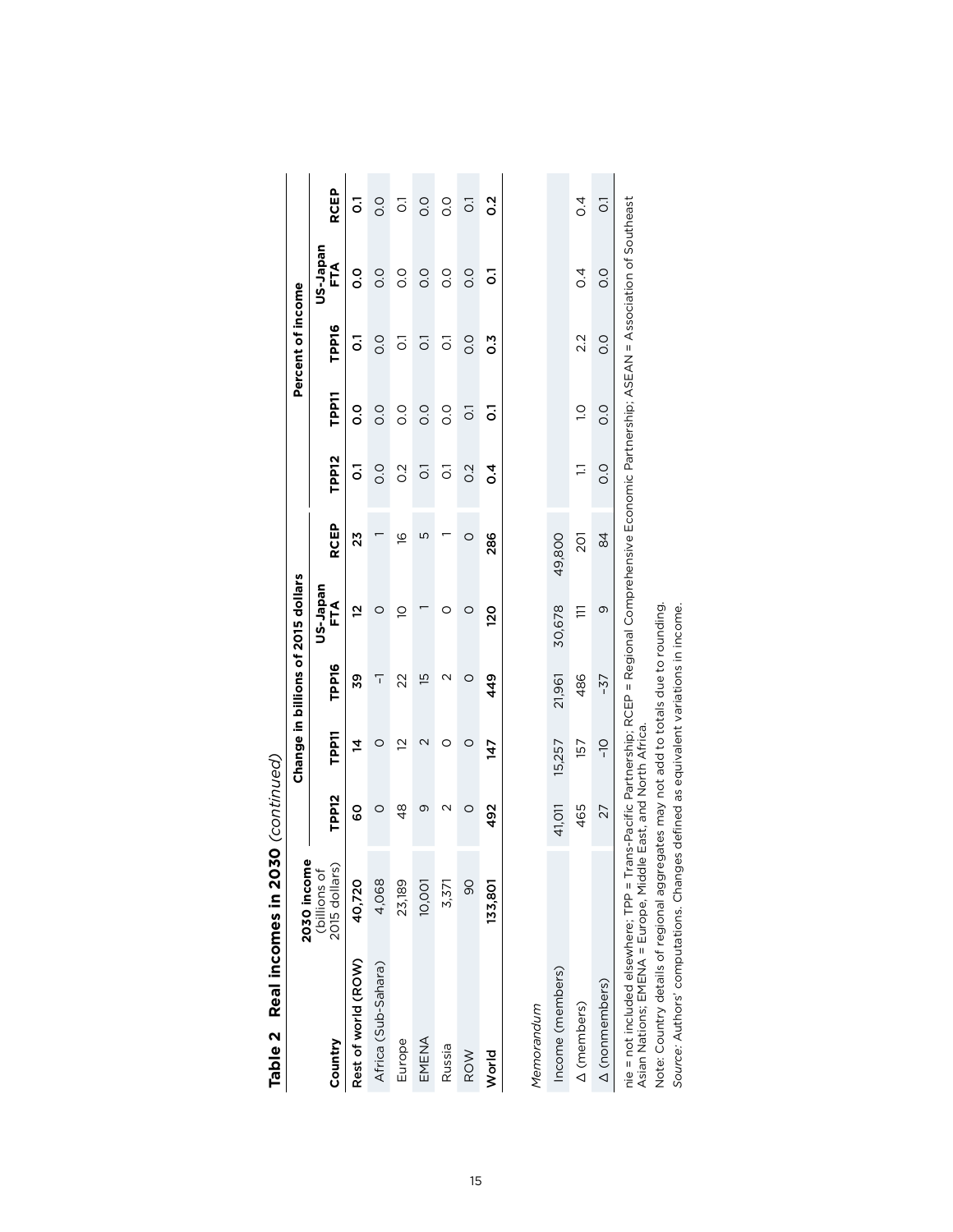|                   | n<br>2030 export              |                   |                |                         | Change in billions of 2015 dollars |                 |                         |                    | Percent of exports |                         |                         |
|-------------------|-------------------------------|-------------------|----------------|-------------------------|------------------------------------|-----------------|-------------------------|--------------------|--------------------|-------------------------|-------------------------|
| Country           | 2015 dollars)<br>(billions of | TPP <sub>12</sub> | TPP11          | TPP16                   | US-Japan<br>ΈÃ                     | <b>RCEP</b>     | TPP <sub>12</sub>       | <b>TPP11</b>       | TPP16              | US-Japan<br><b>FTA</b>  | <b>RCEP</b>             |
| Americas          | 7,068                         | 478               | 22             | 103                     | 138                                | 7               | <u>ဇီ</u>               | $\frac{0}{1}$      | 1.5                | 2.0                     | o.o                     |
| Canada            | 835                           | 58                | 39             | 56                      | $\zeta$ -                          | 7               | 7.0                     | 4.6                | 6.7                | $-0.5$                  | $\overline{Q}$          |
| Chile             | 147                           | ∞                 | ဖ              | $^\infty$               | $\circ$                            | ᠇               | 5.3                     | $4.\overline{5}$   | 5.7                | $-0.2$                  | $-0.5$                  |
| Colombia          | 120                           |                   | $\circ$        | $\circ$                 | $\circ$                            | 0               | $\frac{0}{0}$           | $\overline{\circ}$ | $\overline{O}$     | 0.2                     | $\frac{0}{0}$           |
| Mexico            | 670                           | 32                | 23             | 45                      | $\tilde{c}$                        | $\gamma$        | 4.7                     | 3.5                | 6.7                | $-0.3$                  | $-0.2$                  |
| Peru              | 135                           | $\overline{4}$    | $\overline{c}$ | Ξ                       | $\circ$                            | $\circ$         | 10.3                    | 9.0                | 10.8               | $-0.2$                  | $-0.2$                  |
| United States     | 3,906                         | 357               | $-10$          | $-22$                   | 互                                  | M               | $\overline{\circ}$      | $-0.5$             | $-0.6$             | 3.6                     | $\overline{\textbf{c}}$ |
| Latin America nie | 1,255                         | თ                 |                |                         | $\mathbf 2$                        | $\circ$         | 0.7                     | $\overline{O}$     | $\overline{O}$     | 0.2                     | O.0                     |
| Asia              | 12,905                        | 511               | 172            | 874                     | $\overline{151}$                   | 668             | $\frac{4}{1}$           | $\ddot{5}$         | 6.8                | $\overline{0}$          | 5.2                     |
| <b>Brunei</b>     | $\frac{1}{6}$                 | Γ                 | Γ              |                         | $\circ$                            | $\circ$         | 9.0                     | 3.5                | 4.9                | $\overline{O}$          | 0.9                     |
| China             | 4,976                         | თ                 | ႁ              | $-44$                   | ↖                                  | 259             | 0.2                     | $-0.2$             | $-0.9$             | $\overline{\textbf{c}}$ | 5.2                     |
| Hong Kong         | 357                           | 4                 | Γ              | Γ                       |                                    | $\overline{1}$  | $\overline{C}$          | 0.2                | 0.2                | 0.2                     | $\overline{0}$ .        |
| India             | 1,360                         |                   | $\zeta$        | $-13$                   |                                    | 132             | $\overline{\textbf{c}}$ | $-0.2$             | $-1.0$             | $\overline{\circ}$      | 9.7                     |
| Indonesia         | 446                           | $\overline{4}$    | $\zeta$ -      | $\frac{6}{7}$           | $\circ$                            | $\overline{1}$  | $-1.0$                  | $-0.6$             | $\Xi$              | $-5$                    | 3.8                     |
| Japan             | 1,190                         | 276               | 50             | 225                     | 125                                | 136             | 23.2                    | $\overline{\circ}$ | 18.9               | 10.5                    | 11.4                    |
| Korea             | 1,089                         | 두                 | $\frac{6}{1}$  | 203                     | $\zeta$ -                          | 62              | $-1.0$                  | $-0.6$             | 18.7               | $-0.2$                  | 5.7                     |
| Malaysia          | 491                           | 99                | 42             | $\overline{r}$          | $\circ$                            | $\overline{1}$  | 20.1                    | 8.6                | 14.4               | O.0                     | 3.4                     |
| Philippines       | 184                           | $\overline{1}$    | $\circ$        | 29                      | $\circ$                            | 4               | $-0.4$                  | $-0.2$             | 16.0               | O.0                     | 2.2                     |
| Singapore         | 470                           | 55                | 29             | 53                      | ᠇                                  | Z,              | 7.5                     | 6.2                | 7.0                | $-0.2$                  | 0.6                     |
| Taiwan            | 506                           | 4                 | $\circ$        | 170                     | $\overline{\phantom{0}}$           | 7               | $\frac{8}{2}$           | $-0.1$             | 33.6               | 0.2                     | $-1.5$                  |
| Thailand          | 561                           | ႁ                 | 7              | $\rm ^{83}$             | π                                  | $\overline{24}$ | $-1.6$                  | $-1.3$             | 12.0               | $-0.2$                  | 4.3                     |
| Vietnam           | 357                           | 107               | 51             | $\frac{8}{4}$           | $\circ$                            | $\overline{1}$  | 30.1                    | $_{\rm 8.8}$       | 23.5               | $\frac{0}{0}$           | 4.9                     |
| ASEAN nie         | 93                            | $\zeta$ -         | $\circ$        | $\overline{\mathbf{r}}$ | $\circ$                            | 4               | $-2.8$                  | $-0.4$             | $-1.5$             | 0.2                     | 3.9                     |
| Asia nie          | 810                           | $\mathbf 2$       | $\overline{ }$ | $\circ$                 |                                    |                 | 0.2                     | $\overline{O}$     | $\overline{Q}$     | 0.2                     | $\overline{O}$          |
| Oceania           | 673                           | 38                | $28$           | 45                      | $\overline{1}$                     | 17              | 5.6                     | 4.2                | 6.6                | Ģ                       | 2.5                     |
| Australia         | 589                           | 29                | 23             | 57                      | ᅮ                                  | $\overline{4}$  | 4.9                     | 4.0                | 6.3                | $-0$                    | 2.4                     |
| New Zealand       | $\frac{8}{4}$                 | თ                 | LO             | $\infty$                | $\circ$                            | M               | 10.2                    | 5.8                | 9.2                | $\overline{O}$          | $\overline{5}$          |
|                   |                               |                   |                |                         |                                    |                 |                         |                    |                    |                         | (table continues)       |

| ľ<br>Ì |
|--------|
| Ñ      |
| t      |
| t      |
| c      |
| i      |
|        |
| I      |
| 5      |
|        |
| ľ<br>נ |
|        |
|        |
| í      |
|        |